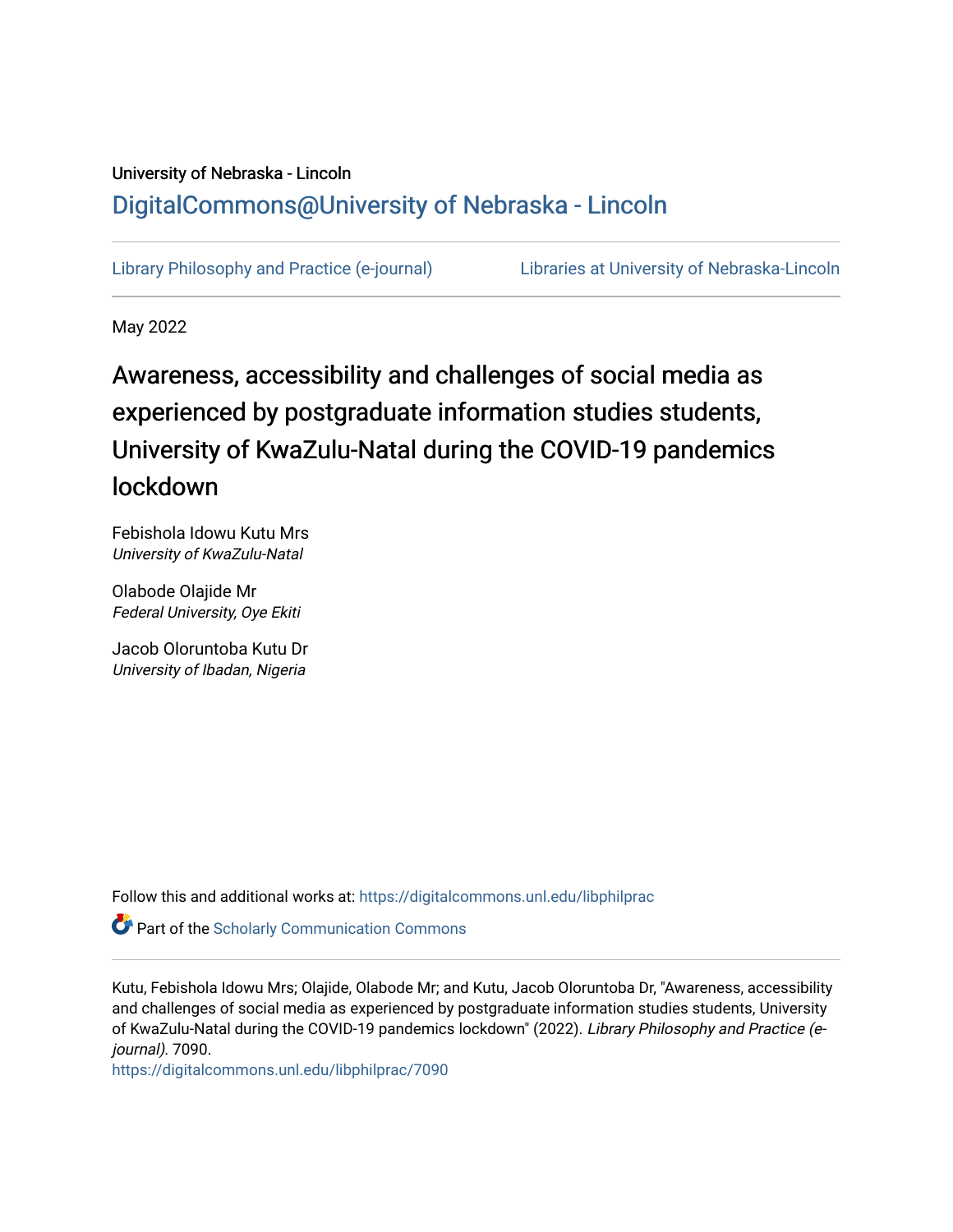Awareness, accessibility and challenges of social media as experienced by postgraduate information studies students, University of KwaZulu-Natal during the COVID-19 pandemics lockdown

By

Idowu Febishola Kutu<sup>a</sup>, Olabode Olajide <sup>b</sup>, Jacob Oloruntoba Kutu<sup>c</sup>

- a 31 Morel Road, Reservoir Hills, Durban, South Africa. Email address: [febisholaibitoye@yahoo.com](mailto:febisholaibitoye@yahoo.com)
- b Faculty of Agriculture and Renewable Natural Resources Librarian, Kenneth Dike Library, University of Ibadan [Kutujacob82@gmail.com](mailto:Kutujacob82@gmail.com)
- c University Library, Federal University Oye-Ekiti, Ekiti State, Nigeria [olabode.olajide@fuoye.edu.ng](mailto:olabode.olajide@fuoye.edu.ng)

#### **Abstract**

Students who receive literacy training tied to real-life assignments show greater improvement in literacy scores. The significance of this study revolves around the prominent role accorded social media in academic community for research, teaching and learning. Despite the benefits associated with the use of social media for academic purposes, it is observed that many students, teachers/lecturers have not been fully exploring these advantages to improve the academic performance. The study investigated the awareness, access and social media challenges encountered by postgraduate students of Information Studies, UKZN during the lockdown caused by COVID-19 pandemics. The study employed a quantitative research design in form of an online questionnaire, using Google Forms. Fifty-five post-graduate students were sampled, of which 51 participated, giving a response rate of 93%. The findings revealed (Facebook, Instagram, Zoom, Twitter and WhatsApp) as major (100%) types of social media available for post graduate students for their academic purpose. The findings further revealed smartphone as a major tool for accessing social media by the respondents (96%), and the major challenges restraining students from effectively utilising social media for academic activities. The study underscores the importance of social media in academic environment and offers some recommendations that could lead to more informed and effective use of social media for academic purposes.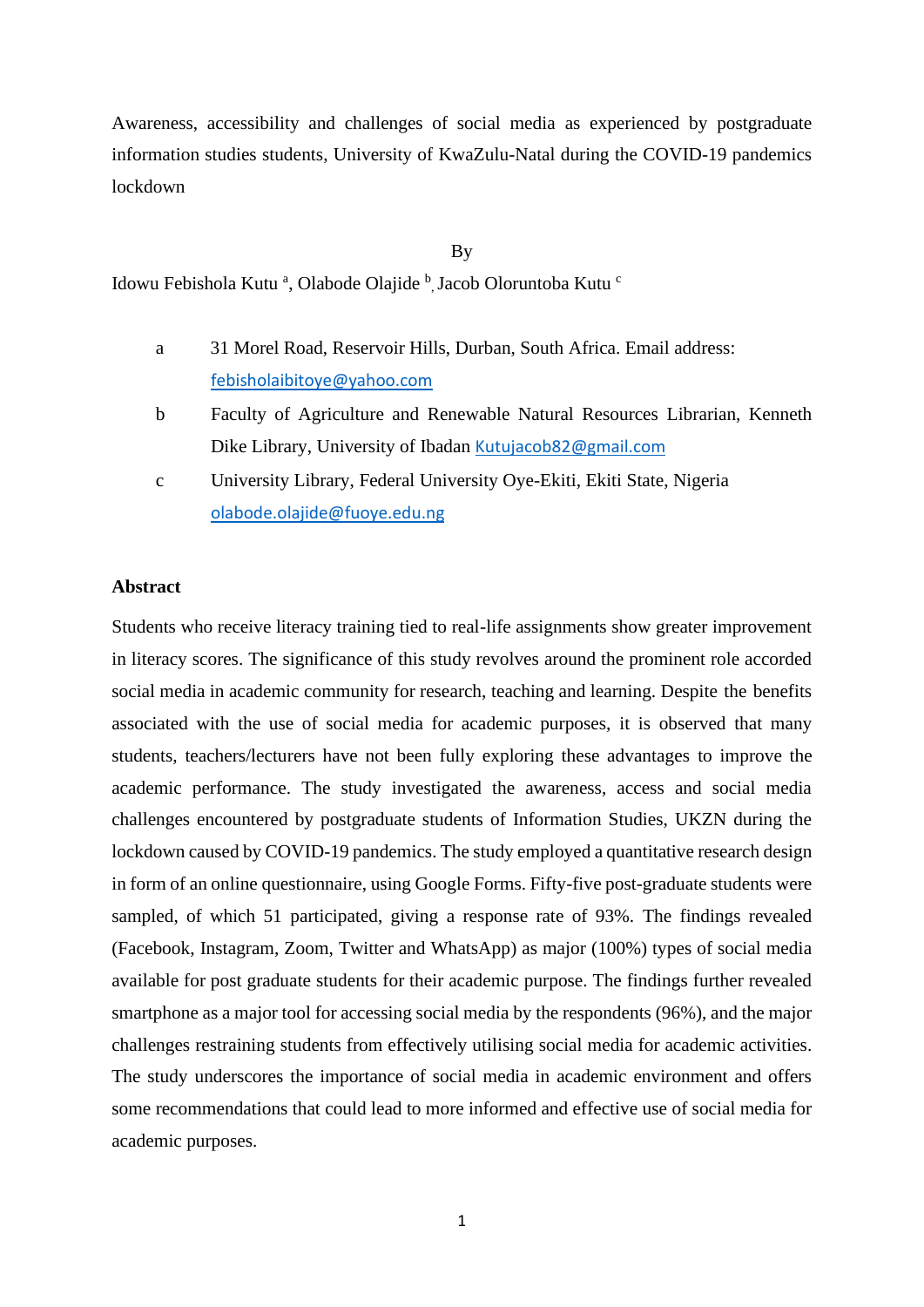**Keywords:** Awareness, Access, Social media, COVID-19 Pandemics, University of KwaZulu-Natal, South Africa

#### 1. **Introduction**

The emergence of Corona Virus Disease 2019 (COVID-19), that originated from Wuhan, China and widely spread all over the world, and killing hundreds on daily basis shook the humankind as never experienced. The COVID-19 pandemic has brought new normal to all facets of life. Higher institution where research, teaching and learning take place is not an exception. There is clarion call to adopt technologies (social media) to carry out academic activities, so as to give room for physical and social distancing. This study is about awareness, access and challenges of social media encountered by postgraduate students of Information Studies**,** UKZN during the COVID-19 pandemics. Social media has brought a new paradigm of collaboration and communication. With social media, knowledge is formed through socialisation and communication, and barriers to physical proximity can be diminished through virtual proximity (Schwarz, 2012). This means that interpersonal and intrapersonal communication can be promoted through the message medium (such as social media) and the information gap in academic learning can be eradicated.

The emergence of social media has generated a great deal of interest from researchers, and this study can also be viewed as part of this development. Gikas and Grant (2013) pointed out that social media are both Internet and mobile-based tools that enable people to discuss and share information. Therefore, the importance of the numerous social media platforms in improving the socio-cultural, economic, political, educational and technological development of nations and their citizenry cannot be overemphasised. In academia, as alluded to above, social media are being used to advance scholarship by institutions of higher learning globally. By their nature, social media have the capability of educating, informing and entertaining their audience (Gleason and Von Gillern, 2018).

The difficulty of determining what constitutes social media has been pointed out by Obar and Wildman (2015). For example, Obar and Wildman noted that the "challenges to the definition of social media arise due to the broad variety of stand-alone and built-in social media services currently available", but they also noted that they have some common features. These include: "all social media are interactive Web 2.0 Internet-based applications" (Kaplan and Haenlein,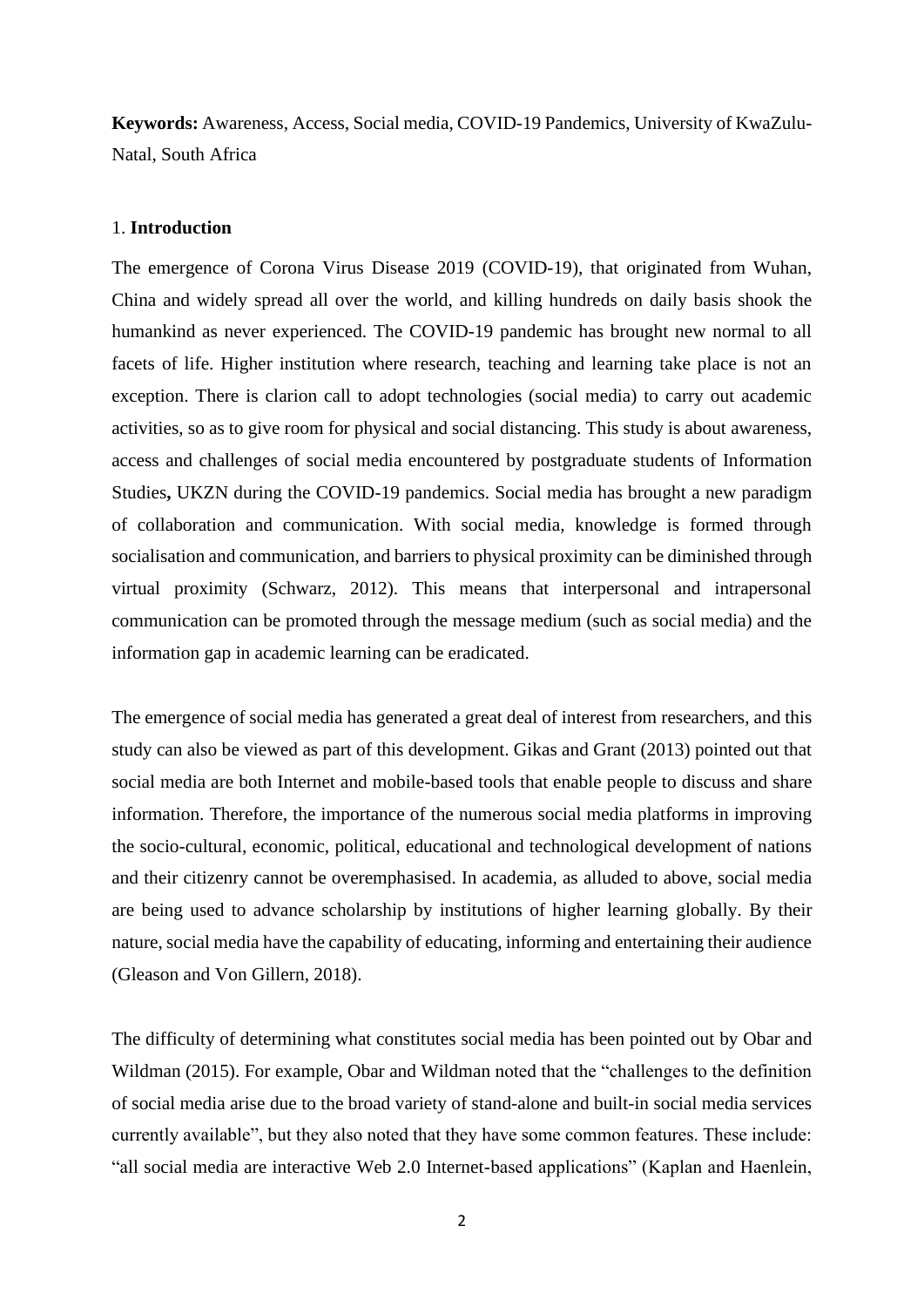2010). Social media have user-generated content like comments, digital photos, and data generated through online interactions (Obar and Wildman, 2015). According to Boyd (2007), "all social media have user-created service-specific profiles for the website or app that are designed and maintained by the social-media organization." Furthermore, social media aid the development of online networking by connecting a user's profile with those of other individuals or groups" (Obar and Wildman, 2015).

Among the most frequently cited advantages of the use of social media by students is their ability to aid collaborative learning and communication amongst their peers and others in academia (Ketonen-Oksi, Jussila and Kärkkäinen, 2016; Khan, 2017). Further, the commonly stated benefits of social media are their notable capability to aid digital literacy and information distribution. Among the examples of such media are blogging tools used by many students to circulate information among their peers and persons worldwide (Ahmad, 2014; Aria and Izadpanah, 2017). Other than communication, academics who use Twitter refer to "information distribution" as one of the main advantages of using the medium. Its use has proven popular, particularly in academic conferences (Holmberg and Thelwall, 2014).

Social media sites benefit students by providing platforms that foster communication and lifelong learning, and facilitate access to distance and open education, e-learning resources and elibraries (Saleh, 2020). Lecturers who impart knowledge to students also benefit from the use of social media by sharing educational materials, exchanging ideas, reading through colleagues' research, getting updated on research trends and, most significantly, establishing their own professional networks (Akram and Kumar, 2017). Social media created precisely for educational audiences a distinct opportunity for those audiences to learn and create a robust academic discussion among themselves. They also encourage personal connections that can lead to the establishment of new information and knowledge. Furthermore, social media have the potential to aid more rapid interactions between libraries and their users (Ezeani and Igwesi, 2012) regardless of where the users are located or how they decide to learn or access the library services and resources.

Apparently, from the researchers' observation and participation, academic activities (which include; assignments, classwork and the sharing of educational materials) carried out by the students of UKZN, Department of Information Studies, Pietermaritzburg campus are increasingly being conducted with information in digital format, and students are formulating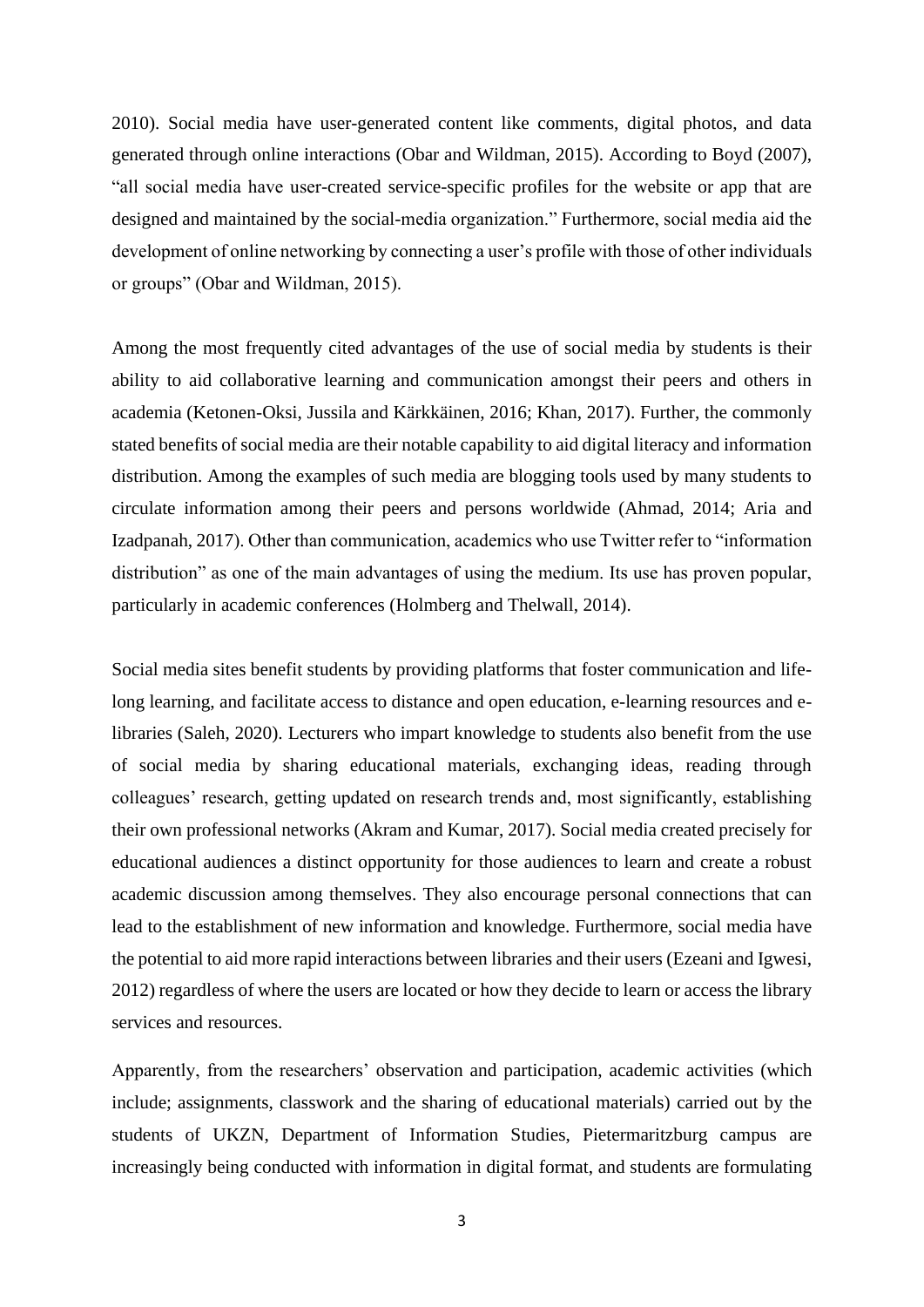coursework, making study notes and analysing data for their research projects, using the information in such a format. One could rightly conclude that students' digital literacy improvement may have been a drive to social media utilisation. With argument that use of social media cause a lot of distractions, that could lead to decrease in academic success (Hettiarachchi, 2014), it was observed that while students are using social media to carry out various functions (such as; socialise, play games, share news, share pictures and videos, etc.), they were also increasingly using social media for more academic purposes. It was this latter use of social media that prompted the researchers' interest and provided the context in which the study needs to be comprehended.

#### **Statement of problem**

Ever since late 2019 that the COVID-19 has been ravaging humankind, social and physical distancing has been encouraged in all facets of human endeavours. The adoption of social media to carry out various responsibilities has been widely encouraged. Despite the benefits that can be derived from the use of social media for academic purposes, as alluded to in the literature, the challenges of social media include issues (among others) such as access, delivery, originality and copyright, which have led to information access constraints (Park, 2010; Al-Rahmi and Othman, 2013), as academic materials are not freely accessible. In addition, students and teachers/lecturers are sometimes not up to date in terms of using social media for teaching and learning and are not familiar with integrating and taking advantage of social media application (APP) software in their teaching and learning (Abdul Wahid and Sajiharan, 2019). This will negatively affect their ability to take full advantage of using and accessing social media for academic purposes. There are also financial implications such as the cost of data and cost of buying social media enabled phones (smartphones), tablets and laptops (Chawinga, 2017; Pindayi, 2017). If not resolved, all these problems are capable of contributing to poor academic performance among the students and reducing their success rate. The gap this study seeks to address.

#### **Significance and importance of the study**

The significance of this study comes from the topic, which is centred on the importance of social media in academic activities, especially at this period that social and physical distancing is being emphasised as a result of COVID—19 pandemics that is ravaging the human existence. This virus, according to World Health Organization (WHO), spreads mainly between people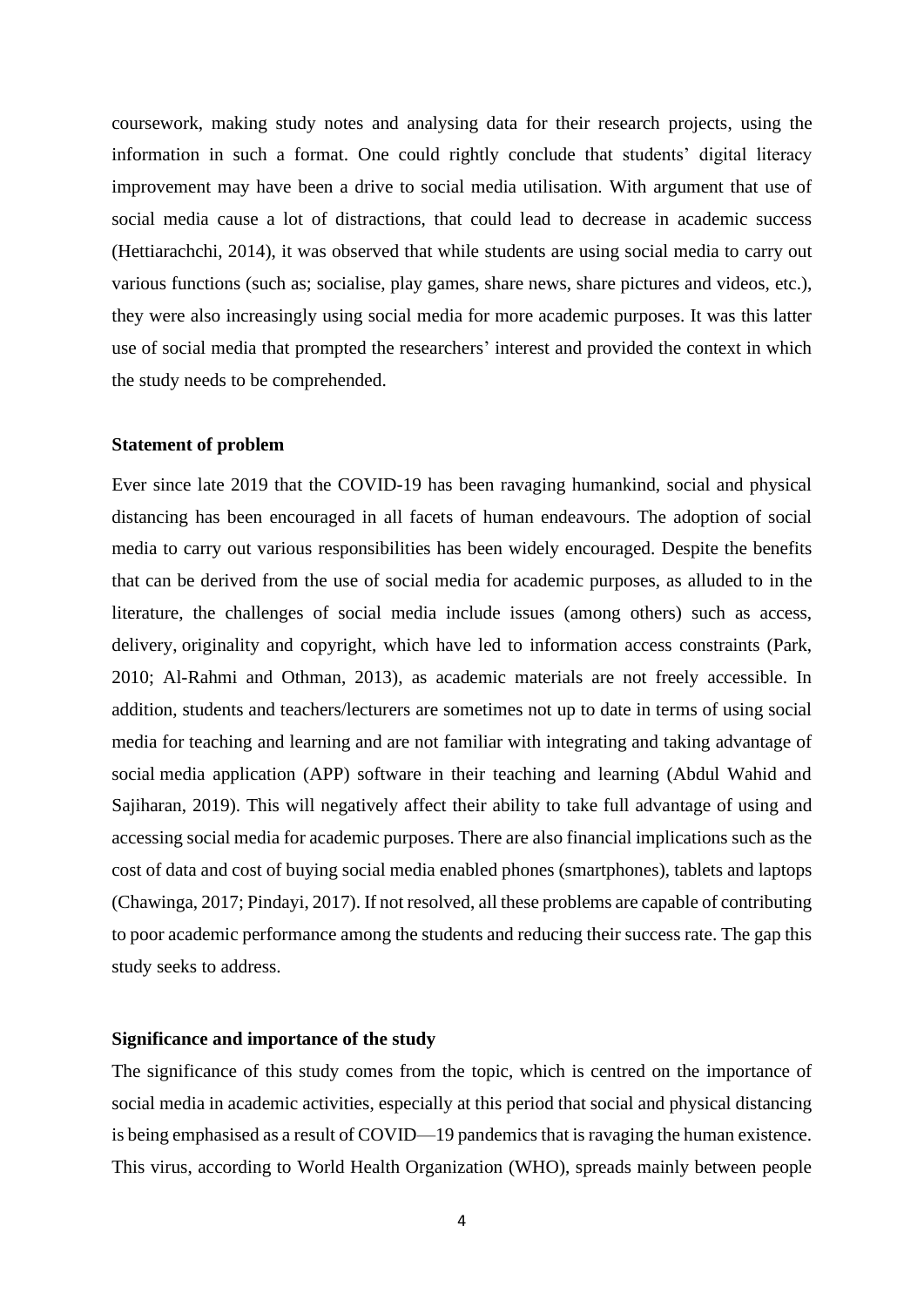who are in close contact with each other, for example at a conversational distance. In this research, its topic is investigated in term of awareness, accessibility and challenges of social media as experienced by postgraduate information studies students of University of KwaZulu-Natal during the lockdown. The study inquired various types of social media available, how they are being accessed for academic purposes and the challenges experienced when using social media for academic purposes during the lockdown.

#### **Objectives of the study**

The aim of this study is to find out, in term of awareness, accessibility and challenges of social media, the experience of postgraduate information studies students of the University of KwaZulu-Natal, South Africa during the lockdown occasioned by COVID-19 pandemics.

#### **Research questions**

Based on the objectives of the study, the following research questions were asked:

- What are various types of social media available to postgraduate students of Information Studies, UKZN?
- Where do students access social media for academic purposes?
- What are the challenges experienced by students when using social media for academic purposes?

#### **Literature review**

In the context of this study, a review of related literature to social media and their significance; how and where students access social media for academic purposes and challenges experienced by students when using social media for academic purposes is conducted.

#### *Social media and their significance*

While social media have their disadvantages such as the decrease in face-to-face communication, the conveying of inauthentic expression of feelings and being a cause of distractions (Drahošová and Balco, 2017), their advantages are significant and it is these advantages that are focused on below. For example, Bryer and Zavatarro (2011) stated that social media are important technologies that facilitate collaboration and social interaction and enable discussion among stakeholders worldwide. Skoric, Zhu, Goh and Pang (2016) postulated that social media's capacity to boost participation because of their connectedness,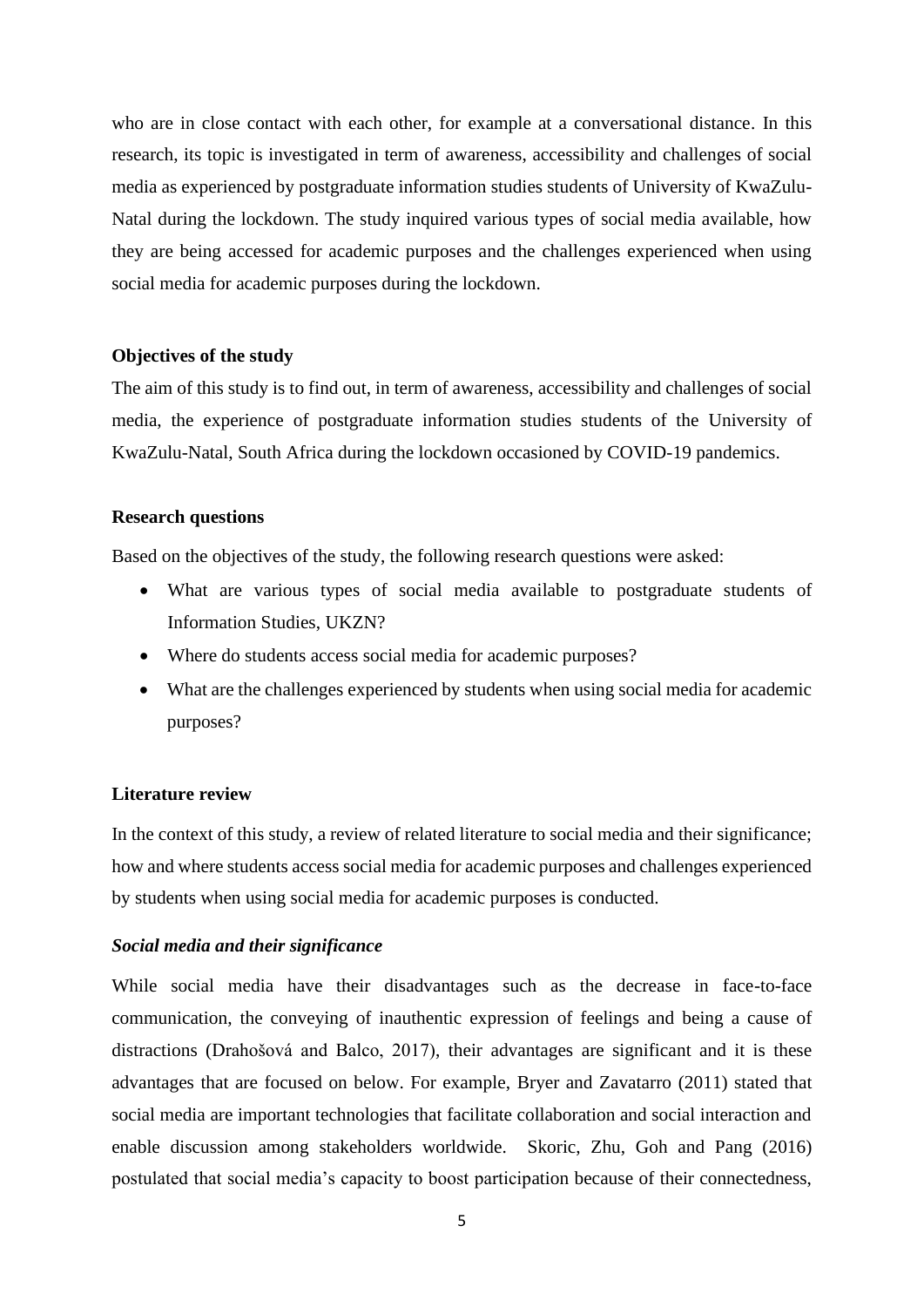conversational nature, openness, and the appeal of their audio-visual characteristics underscore the significance and benefits associated with their use.

In South Africa (and elsewhere), social media are an important development for online participation where people share, contribute and communicate knowledge and content on the Internet. As alluded to by various scholars (Al-Bahrani, Patel and Sheridan, 2015; Collins & Halverson, 2018; Gikas & Grant, 2013; Gleason & Von Gillern, 2018; Goldstuck, 2012; Hyde-Clarke, 2014; Kircaburun, Alhabash, Tosuntaş & Griffiths, 2020; Oeldorf-Hirsch & Sundar, 2016; Omaggio, Baker & Conway, 2018; Rutherford, 2010) across the globe, the use of the Internet, and social media networks in particular, are becoming progressively more relevant for 21st-century politics and education. They facilitate the sharing of knowledge and social cooperation on open-access platforms. People who have common interests can share information via the various social media platforms that are available. These have further expanded discussion online where people create content, share, bookmark, use social networking sites to post a resume and search for potential employers in order to find a job.

Finally, Murire and Cilliers (2017) summarised the important benefits of using social media, which include: "increasing social interaction; providing access to information sources; encouraging creativity among individuals and groups; creating a sense of belonging among users; providing more choices to promote engagement among individuals and groups; reducing barriers to group interaction and communications; and increasing the technological competency levels of users."

#### *How and where students access social media for academic purposes*

In ascertaining how and where students in higher learning access social media for academic purposes, Karlson, Iqbal, Meyers, Ramos, Lee and Tang (2010) in their study revealed that mobile devices such as smartphones, iPads, tablets and Kindles have enabled social networking to take place across numerous platforms. The social networking sites are normally accessed from homes and institutional libraries by the students in higher learning.

In Nigeria, Shehu and Shehu (2014) conducted a study among Ahmadu Bello University students, and found out that 52% of respondents accessed social networking sites via their cell phones, while 33% of the respondents accessed them through their laptop computers. Those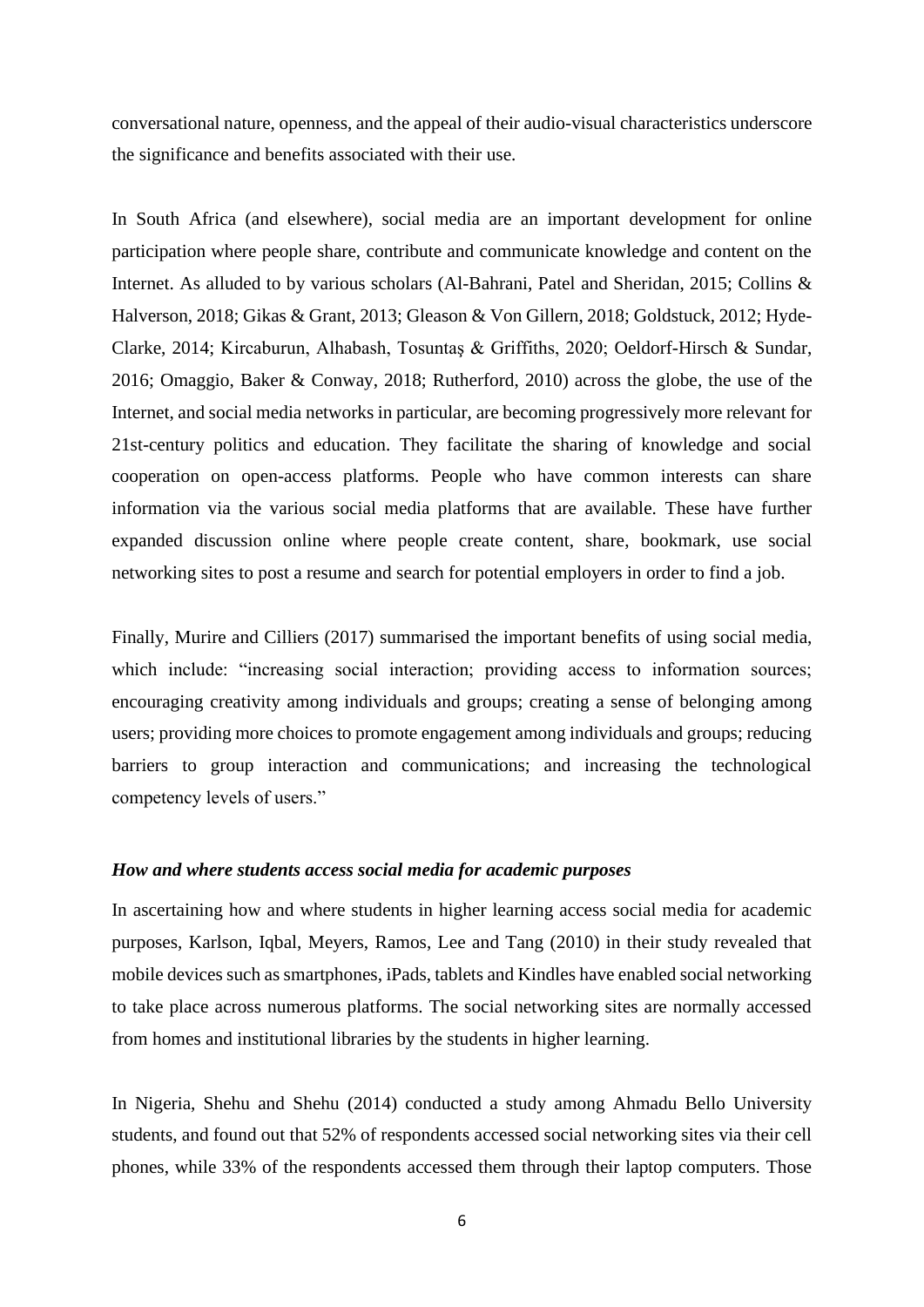students that could not afford personal cell phones or laptops used cyber cafés and they constituted 10% of the respondents.

Similarly, Heinrichs, Lim and Lim (2011) carried out a study on "the influence of social networking sites and user access methods on social media evaluation". Findings revealed that individuals used desktop computers and mobile devices (such as notebooks) as methods to access the social networking sites. This was done from the comfort of their homes, university library or university LAN mainly using mobile devices and desktop computers. These findings are similar to that of Sobaih *et al.* (2016) and Shava and Chinyamurindi (2018) who in their studies found that laptops and smartphones were the most used methods for accessing social media for academic purposes by students and this was largely done from their homes.

In South Africa, a study was conducted by De Kock and Futcher (2016) to investigate students' motives for utilising social media network sites within higher education institutions. The study revealed that the highest number of respondents (46%) used social media through their mobile phones, 23% of the respondents used laptops only, while 30% of the respondents used both mobile phones and laptops. Other studies in South Africa such as those of Ng'ambi, Brown, Bozalek, Gachago and Wood (2016), Murire and Cilliers (2017) and Harerimana and Mtshali (2018) also found that students mainly accessed social media for academic purposes through their mobile phones and laptops.

Finally, Lembani, Gunter, Breines and Dalu (2020) compared the digital divide and access points between rural and urban distance education students in South Africa. It was revealed that "UNISA students seemed to create a general hierarchical location of access to a computer (social media) as Home access (31%), followed by Work access (21%), UNISA LAN centres (15%) and Public access such as Internet cafés (4%) for students living in urban areas while non-urban dwellers were: Work access (19%), UNISA LAN centres (11%), Home access (11%) and Public access (19%)". It is evident that where UNISA students live influences where they access social media,

#### *Challenges experienced when using social media for academic purposes*

Despite the enormous benefits derived from using social media, critics maintain that there are many challenges to using social media for academic purposes, particularly in developing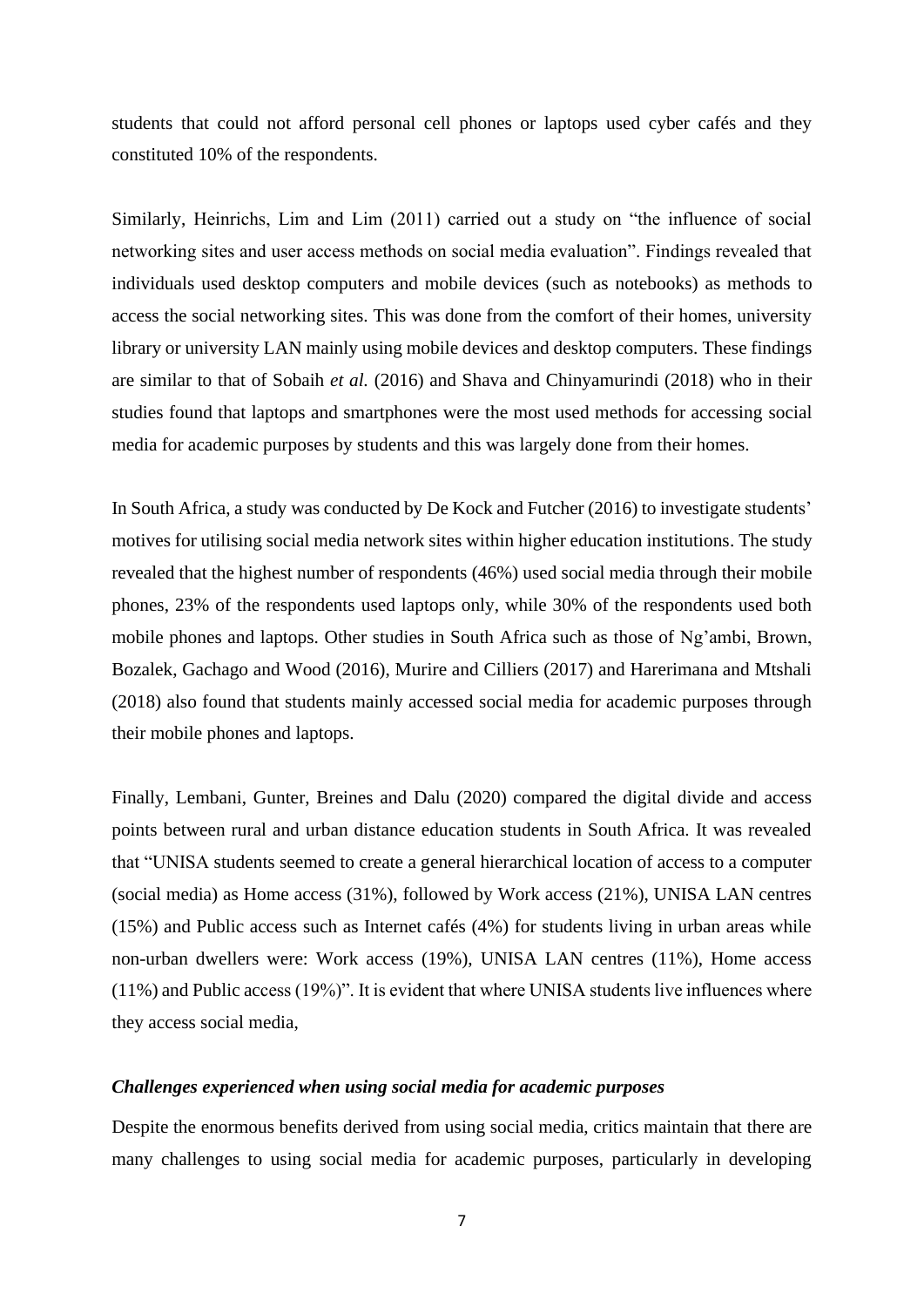countries. For example, some educators and instructional designers maintain that social media technologies are not always a successful means for teaching and learning activities (Guy, 2012), as they accompanied with challenges such as; lack of trust in peer feedback, ownership issues regarding public and collaborative spaces, difficulty in adapting publicly available tools, difficulty in integration of social media technologies into the curriculum, problem of thirdparty Web-based innovations, lack of awareness, lack of access to computers, lack of a conducive environment, poor internet connectivity, bandwidth problems, technophobia, lack of maintenance culture, unreliable power supply and copyright issues (Hwang, Lai & Wang, 2015; Harper & Chicharo, 2014; Lester & Perini, 2010; Manca & Ranieri, 2016; Sanusi, Omowale & Kayode, 2014; Shava & Chinyamurindi, 2018; Yin Lim, Agostinho, Harper, & Chicharo, 2014).

Jain (2014) identified the challenges that students at the University of Botswana faced in using social media. These were a lack of awareness, bandwidth problems, technophobia, a lack of maintenance culture, an unreliable power supply and copyright issues. Sanusi, Omowale and Kayode (2014) revealed that the constraints that students in Nigeria face in the use of the social media for education included a lack of basic amenities, lack of a conducive environment, lack of access to computers, the cost of Internet connectivity and a lack of enthusiasm on the part of instructors.

The study by Yin Lim, Agostinho, Harper and Chicharo (2014) on the engagement with social media technologies by students in Malaysia revealed that most of the respondents (81.48%) indicated that the main challenge they encountered in the use of social media for academic purposes was the blocking of some applications by their university. Other students (62.96%) expressed that they experienced slow Internet connection/low bandwidth, 44.44% identified privacy issues as constraints, 38.27% stated that all their activities were being monitored and 22.22% said their social media accounts were hacked.

Shava and Chinyamurindi (2018) investigated the factors affecting the use of social media among higher education students and academic librarians in South Africa. They found that lack of time, lack of access to the Internet, lack of interest in online groups, and the lack of the necessary skills required to use social media were the factors or constraints mentioned by students that limited their access to, and use of, social media for academic purposes. Students also mentioned the cost of social media enabled phones and other devices. It was noted that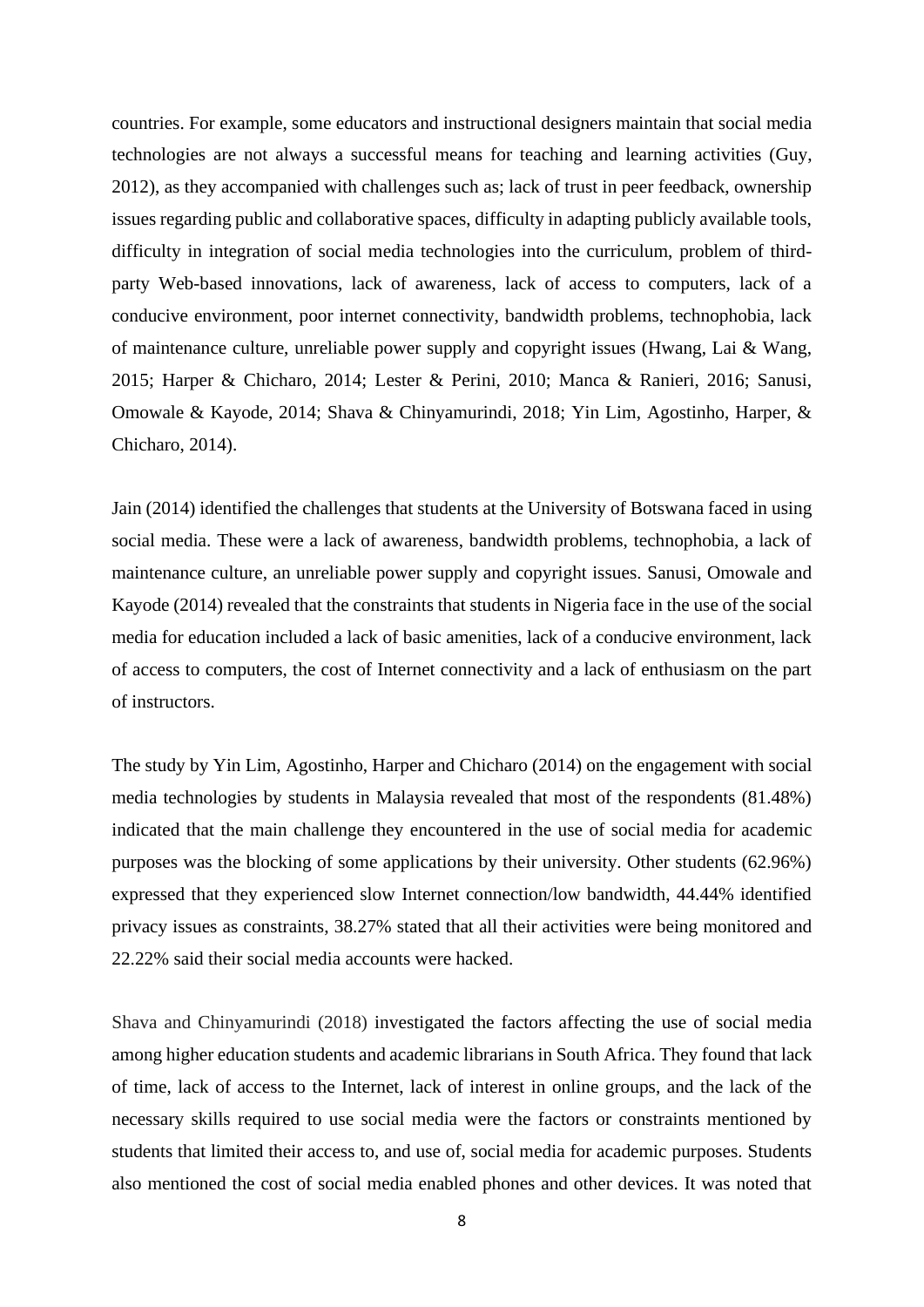some of the academic librarians did not have the necessary skills to engage students on social media – a finding which might well apply to some academic staff (lecturers) as well. Also noted by the librarians were the cost implications of using social media for academic purposes.

In Nigeria, Mohammed and Suleimon (2013) examined students' knowledge and utilisation of social media. Their study used a questionnaire as a method of data collection. When asked about the factors limiting their use of social media, the results showed that 14.89% of the respondents indicated that the cost of data was a constraint, 43.97% acknowledged that lack of time constituted a challenge, 14.18% stated that the poor Internet service provided was a constraint and 26.95% mentioned all three challenges/constraints.

#### *Conclusion*

Based on the gap in the research, coupled with the COVID-19 pandemic which has posed serious threat to physical teaching and learning, the researchers explored the importance of social media in education (specifically, in research, teaching and learning) as being globally encouraged to adopt. According to Leonardi (2014), social media have a specific application that provides various ways to communicate visually, and that social media are a form of knowledge sharing and innovation, particularly in the educational sector. As pointed out, social media also contribute to digital literacy as well as an information learning environment (Meyers, Erickson and Small, 2013). This view is supported by Lam (2015) who argued that the problem of isolation in learning could be remedied through social media and online learning, and especially with effective communication among students. Lam (2015) further revealed that social media allows students to develop higher-level thinking skills and increases their confidence and self-esteem in their various learning courses. As revealed in literature, social media provide an opportunity for discussing and sharing course-related topics and for fostering collaborative connections across content areas. Social media also provide a remedy to the problem of isolation or distance in learning.

#### **Methodology**

The study adopted a quantitative approach. A structured questionnaire was designed to collect quantitative data. This type of research method is not simply amassing and tabulating facts but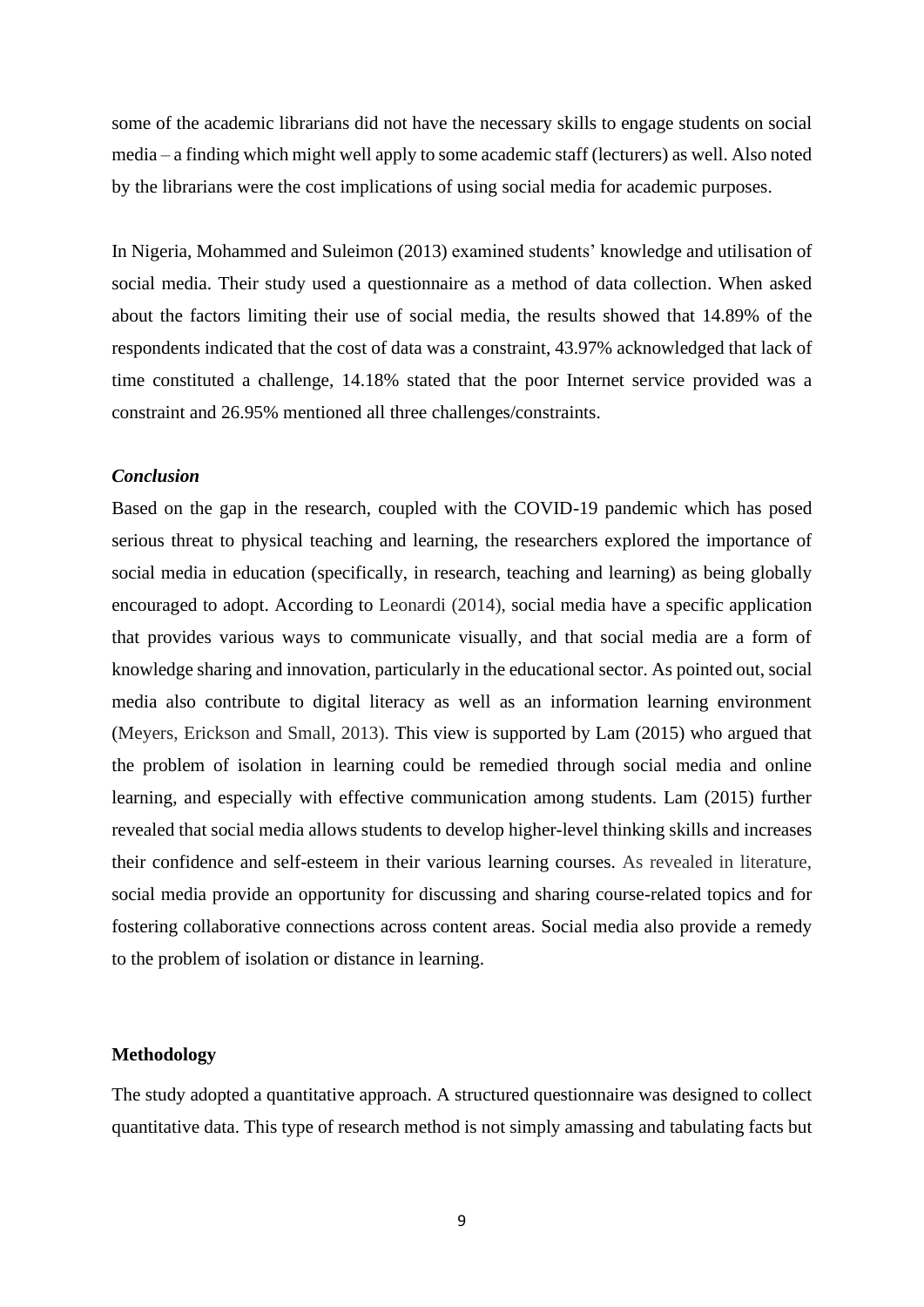includes proper analyses, interpretation, comparisons, identification of trends and relationships.

In terms of pretesting, the instrument (questionnaire) used in the study was distributed to 10 postgraduate students from disciplines other than information studies but within the social sciences. Based on the feedback received from the students participating in the pre-test, the instrument was adjusted. Some questions were reframed, and Pinterest and MS Teams were added to the lists of social media as suggested by the respondents. In addition, "No specific place/ 'On the go'" was also suggested and added as one of the response options concerning where students access social media. The questionnaire that was finally administered for the study sample thus included the suggestions which emerged from the pre-test.

The questionnaire was made available via Google Forms – a Web-based application that allows one to generate and edit surveys online. Using this approach, the postgraduate information studies students who were targeted received a message (either via email or WhatsApp) with a link to the Web-based questionnaire, which was compatible with mobile devices. Included in the message was a request to complete the questionnaire and other information related to the study. The completed questionnaires were submitted online and subsequently downloaded by the researcher. This approach helped the study comply with UKZN's online teaching and learning strategy arising from the COVID-19 pandemic.

The data obtained through the research instrument were, in the main, arranged and analysed using quantitative analysis. Before analysing the raw data, each completed questionnaire via the web was downloaded and checked for missing data, ambiguity, omissions and errors. For instance, it was discovered that some respondents skipped answering some of the questions. It was for this reason that the charts which were automatically generated by Google Forms were not used. Rather, to reflect the no responses, the data from each of the questionnaires were input into an Excel spreadsheet, and new charts and tables reflecting the no responses were generated. Thus, the analysed data (the findings) were presented in the form of tables and charts and were expressed as frequency counts and percentages.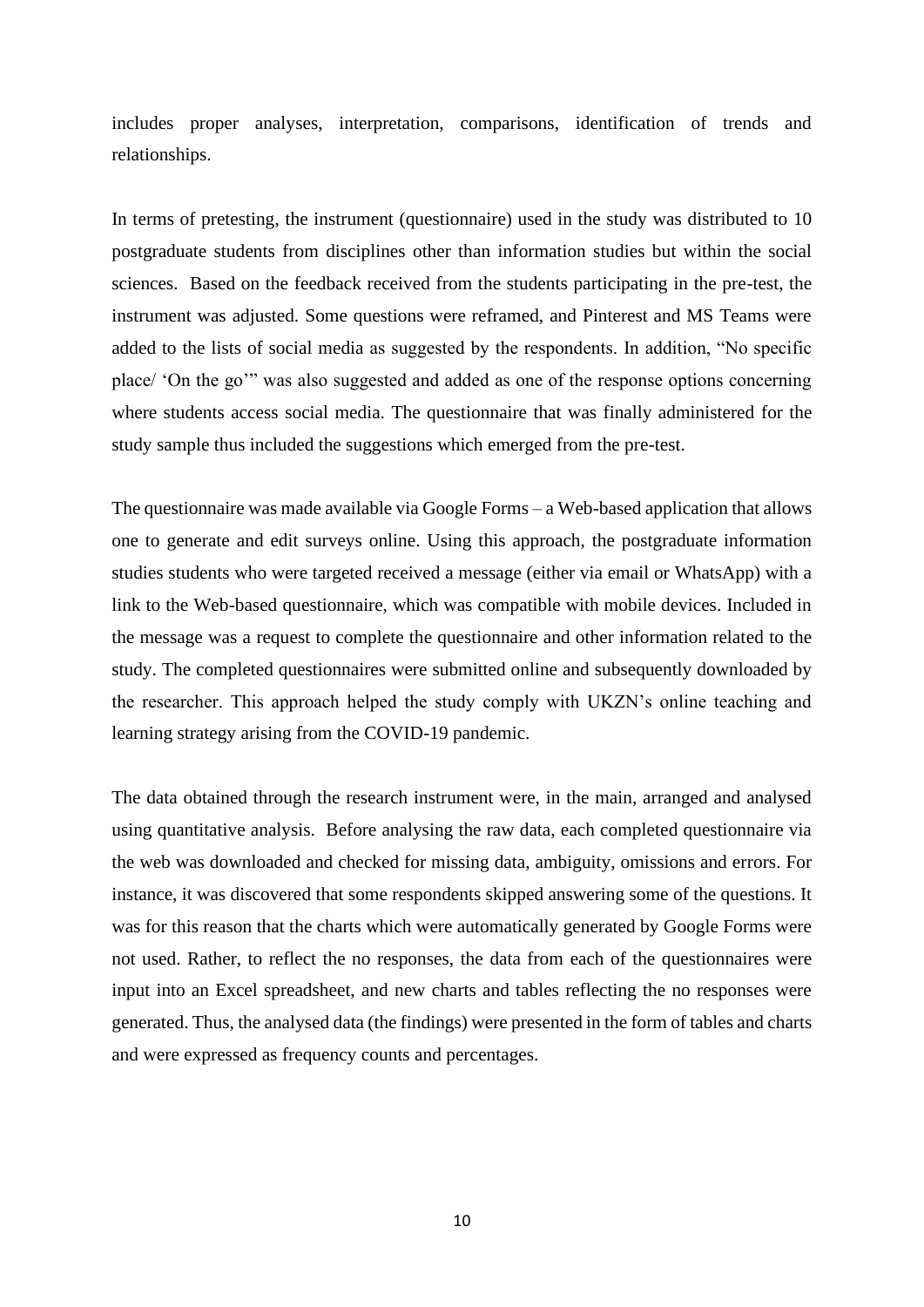#### **Findings**

In a bid to investigate awareness, access and challenges of social media by postgraduate students of Information Studies, UKZN, various types of social media available to postgraduate students of Information Studies, UKZN, how and where do students access social media for academic purposes as well as the challenges experienced by students when using social media for academic purposes are presented and discussed.

#### **Demographic characteristics of respondents**

This section provides the demographic characteristics of respondents in the study which are gender and age. Table 1 presents the results. There were more male (65%) than female (35) postgraduate students of Information Studies, UKZN.

| <b>Variables</b> |              | <b>Responses</b> |                    |  |  |
|------------------|--------------|------------------|--------------------|--|--|
|                  |              | <b>Frequency</b> | Percentage $(\% )$ |  |  |
| <b>Sex</b>       | Male         | 33               | 65                 |  |  |
|                  | Female       | 18               | 35                 |  |  |
|                  | <b>Total</b> | 51               | 100                |  |  |
| Age              | 18-20        | $\mathbf{1}$     | $\overline{2}$     |  |  |
|                  | $21 - 25$    | $\overline{4}$   | 8                  |  |  |
|                  | $26 - 30$    | 17               | 33                 |  |  |
|                  | $31 - 35$    | 15               | 29                 |  |  |
|                  | $36-40$      | 7                | 14                 |  |  |
|                  | $>40$        | 7                | 14                 |  |  |
| <b>Total</b>     |              | 51               | 100                |  |  |

| Table 1: Demographic characteristics of respondents |  |  |
|-----------------------------------------------------|--|--|
|-----------------------------------------------------|--|--|

**Note: n=51**

#### Research question 1: *Awareness of social media available*

Table 2 and Figure 1 show that majority of students were aware of most of the listed social media. Facebook, Instagram, Zoom, Twitter and WhatsApp were the social media that all 51 (100%) respondents were aware of. The social media that students were least aware of were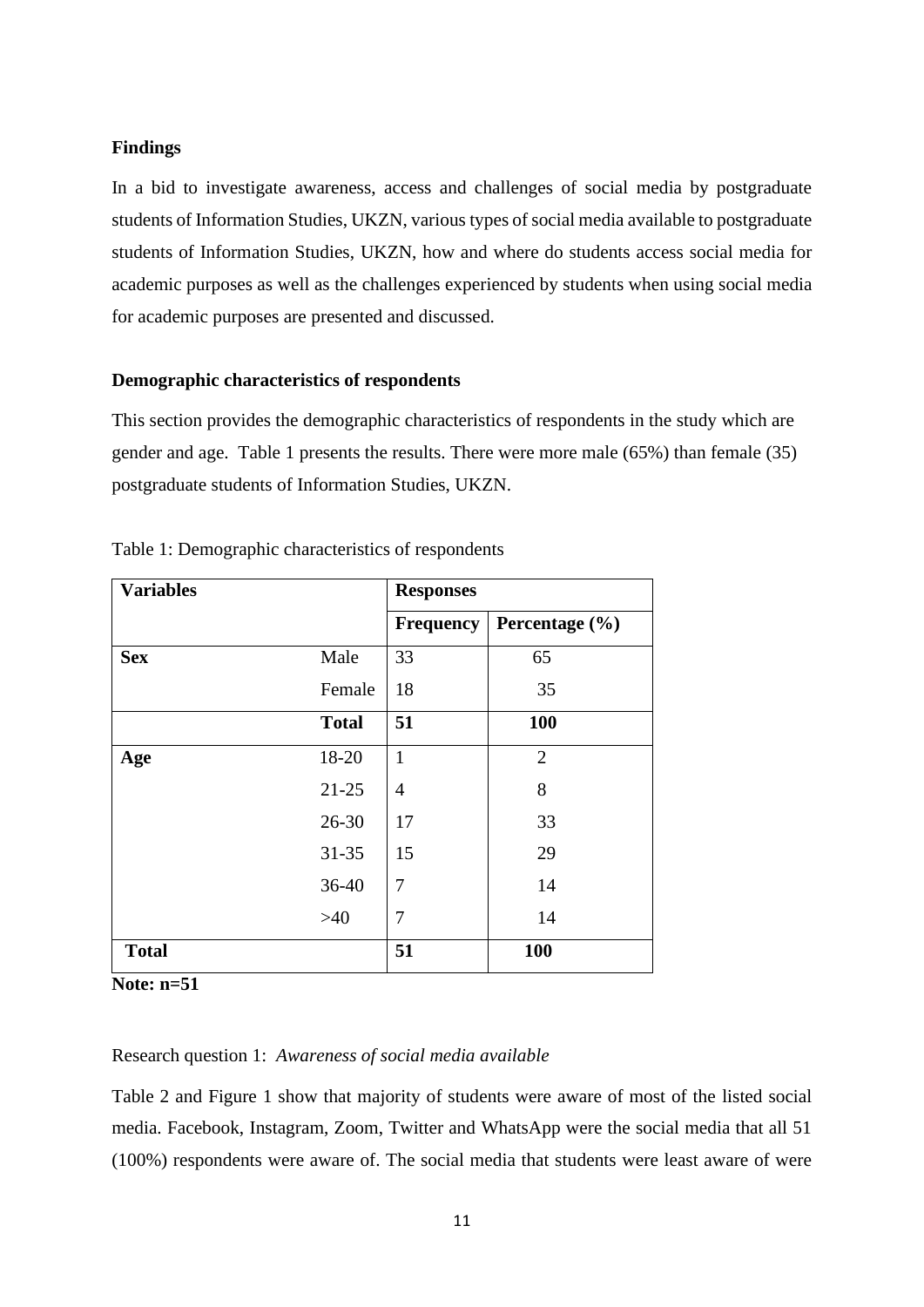MS Teams 24 (47%) followed by Pinterest 22 (43%) and ResearchGate with 11 (22%) respondents. Other social media not listed but mentioned by 18 (35%) respondents are; TikTok, Telegram, WeChat and Quora. As can be seen in Table 2, Telegram and Quora were the mostmentioned social media not listed. Also mentioned were Sci-Hub, SciFinder, Gmail and Outlook, none of which are social media *per se*.

| Social media        | Aware                                                                       | Percentage $(\% )$ | Not aware        | Percentage (%) |  |  |
|---------------------|-----------------------------------------------------------------------------|--------------------|------------------|----------------|--|--|
| Facebook            | 51                                                                          | 100                | $\overline{0}$   | $\overline{0}$ |  |  |
| Instagram           | 51                                                                          | 100                | $\overline{0}$   | $\overline{0}$ |  |  |
| LinkedIn            | 49                                                                          | 96                 | $\overline{2}$   | $\overline{4}$ |  |  |
| Zoom                | 51                                                                          | 100                | $\overline{0}$   | $\overline{0}$ |  |  |
| Twitter             | 51                                                                          | 100                | $\overline{0}$   | $\overline{0}$ |  |  |
| <b>Skype</b>        | 48                                                                          | 94                 | 3                | 6              |  |  |
| YouTube             | 50                                                                          | 98                 | $\mathbf{1}$     | $\overline{2}$ |  |  |
| WhatsApp            | 51                                                                          | 100                | $\boldsymbol{0}$ | $\overline{0}$ |  |  |
| $Google+$           | 48                                                                          | 94                 | 3                | 6              |  |  |
| <b>Blogs</b>        | 42                                                                          | 82                 | 9                | 18             |  |  |
| <b>ResearchGate</b> | 40                                                                          | 78                 | 11               | 22             |  |  |
| Pinterest           | 29                                                                          | 57                 | 22               | 43             |  |  |
| <b>MS</b> Teams     | 27                                                                          | 53                 | 24               | 47             |  |  |
| Others              | TikTok 2 (3%), Telegram 4 (8%), WeChat 3 (6%), Quora 4 (8%), Sci-           |                    |                  |                |  |  |
|                     | Hub 1 $(2\%)$ , SciFinder 2 $(4\%)$ , Gmail 1 $(2\%)$ and Outlook 1 $(2\%)$ |                    |                  |                |  |  |

Table 2: Awareness of social media available

**Note: n=51**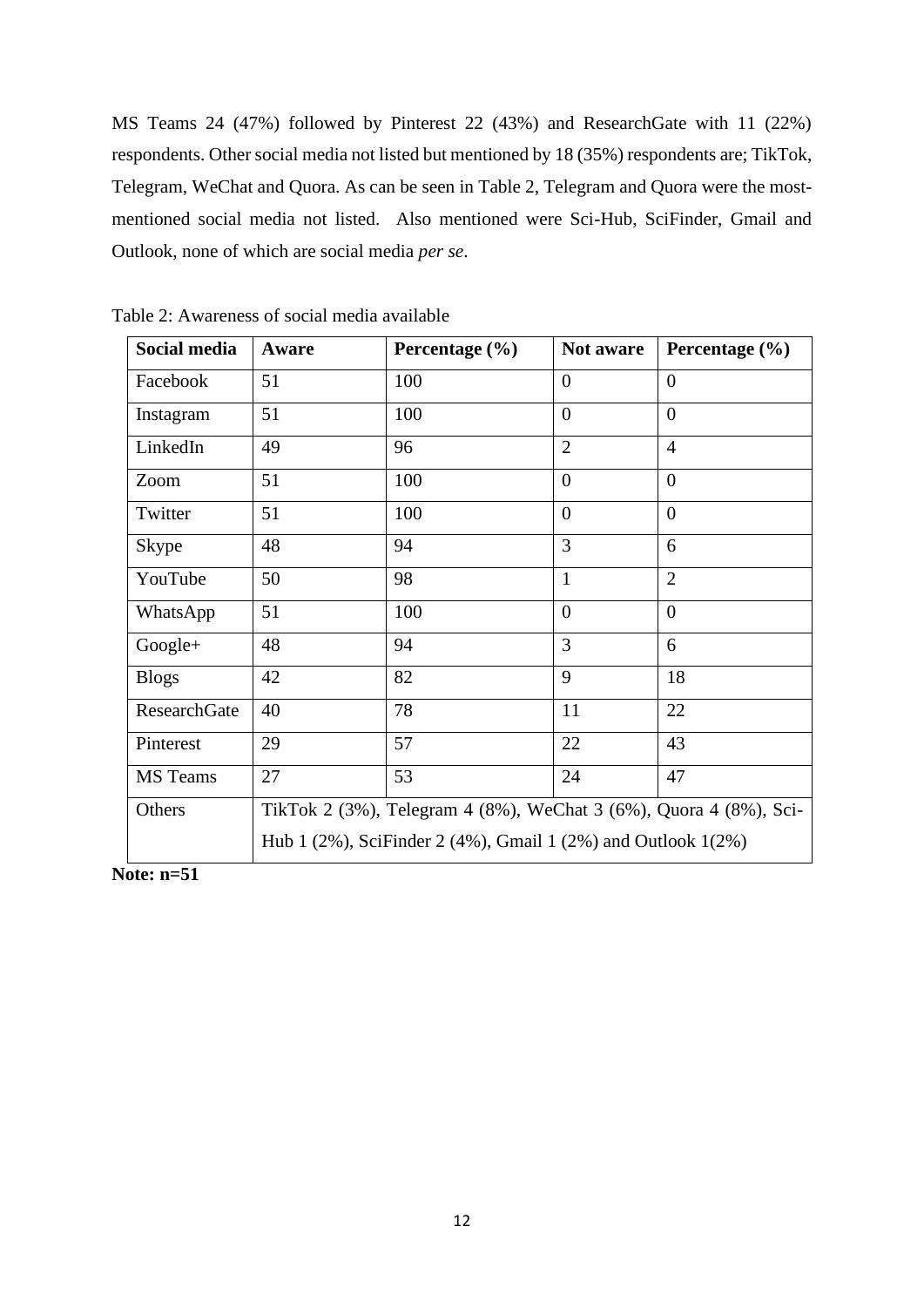

Figure1: Awareness of social media available n=41

#### Question 2: *How social media are accessed by students*

Table 3 and Figure 2 present the results on how social media are accessed by the students. The most used "tool" or method to access social media was the smartphone as mentioned by the vast majority, 46 (96%) of the respondents. Closely following the smartphone were the 42 (88%) respondents who used laptops to access social media. At the other extreme, the significantly less used tools or methods to access social media were tablets, as mentioned by a quarter (25%) of the respondents and personal computers mentioned by 19 (40%) respondents.

| <b>Access method</b>   | Yes | $\frac{6}{9}$ | N <sub>0</sub> | $\frac{6}{6}$ | No response | $\frac{6}{9}$ |
|------------------------|-----|---------------|----------------|---------------|-------------|---------------|
| Smart phone            | 46  | 96            |                | O             |             |               |
| Laptop                 | 42  | 88            | ◠              | 4             |             | Õ             |
| Personal Computer (PC) | 19  | 40            |                |               | 21          | 44            |
| Tablet                 | 12  | 25            | 14             | 29            | 22          | 46            |

Table 3: How social media are accessed

**Note: n=48**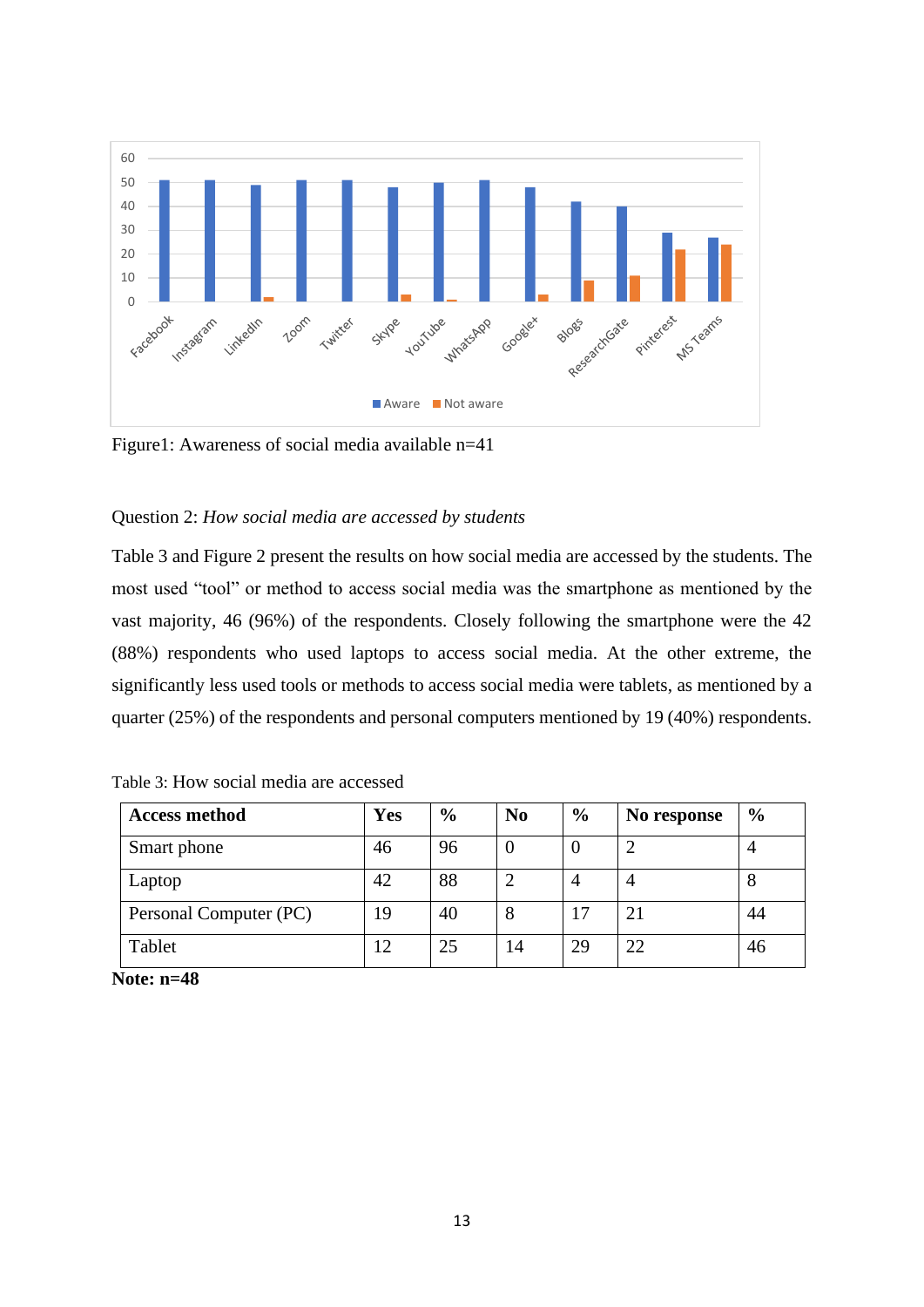

Figure 2: How social media are accessed n=48

#### Question 3: *Where social media are accessed*

Table 4 and Figure 3 reveal the findings relating to where the students access social media for academic purposes. Most respondents, 41 (85%), accessed social media for academic purposes from their homes. Access from home was followed by some distance by the university library and the university LAN mentioned by 21 (44%) and 19 (40%) respondents, respectively. Also interesting is that 23% of the students mentioned "No specific place/'On the go'" pointing to the fact that learning can take place anywhere and anytime – students do not need a "fixed" location to access the Internet for learning and studying purposes. The least used access point was an Internet café, with 4 (8%) respondents indicating this. A place not listed but mentioned under "Other" was the public library – mentioned by 5 (10%) respondents.

|  |  |  |  | Table 4: Where social media accessed n=48 |
|--|--|--|--|-------------------------------------------|
|--|--|--|--|-------------------------------------------|

| <b>Access point</b>           | Yes            | $\frac{6}{6}$ | N <sub>0</sub> | $\frac{6}{6}$ | $\mathbf{N}\mathbf{0}$ | $\frac{6}{6}$ |
|-------------------------------|----------------|---------------|----------------|---------------|------------------------|---------------|
|                               |                |               |                |               | <b>Response</b>        |               |
| Home                          | 41             | 85%           |                | 2%            | 6                      | 13            |
| University Library            | 21             | 44%           | 5              | 10%           | 22                     | 46            |
| University LAN                | 19             | 40%           | 3              | 6%            | 26                     | 54            |
| No specific place/"On the go" | 11             | 23%           | 11             | 23%           | 26                     | 54            |
| Internet café                 | $\overline{4}$ | 8%            | 15             | 31%           | 29                     | 60            |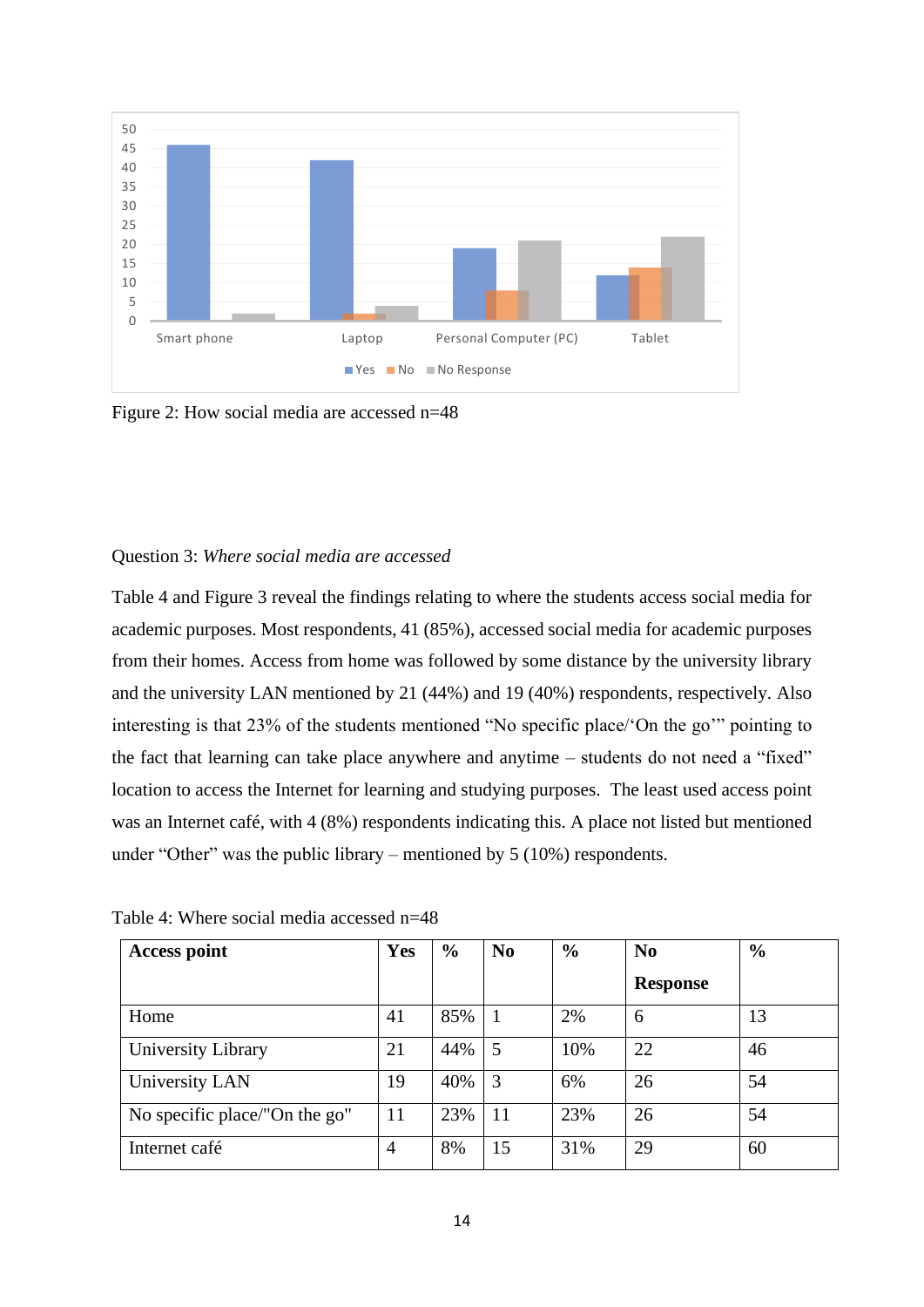| Jther | $\cdots$<br>Public library $5(10\%)$ |
|-------|--------------------------------------|
|-------|--------------------------------------|





Figure 3: Where social media accessed n=48

### Question 4: *Extent to which challenges are constraints to access and use of social media for academic purposes*

Table 5 and Figure 4 present the results on the extent to which the challenges were identified as constraints to access and use of social media for academic purposes. The two challenges identified by just under half 25 (49%) of the respondents as a significant constraint were the "High cost of subscription to internet data bundles" on the one hand and "Poor internet connectivity" on the other. The third challenge identified as a significant constraint was also a financial one, namely, the "High cost of social media enabled phones (smartphones)" mentioned by 16 (31%) respondents. When adding the number of respondents who identified the three challenges as constraints (either a significant constraint or a constraint) the total percentage of respondents total well over 50% that is, 78%, 77% and 69% for the three challenges respectively. While not a significant constraint "Low ICT literacy" was nonetheless mentioned as an overall constraint by 35 (69%) of the respondents. A similar number 36 (71%) mentioned "Poor knowledge of social media application software and sites" as an overall constraint as well. The finding regarding apathy on the part of friends when it comes to using social media mentioned by 40 (78%) of respondents as an overall constraint.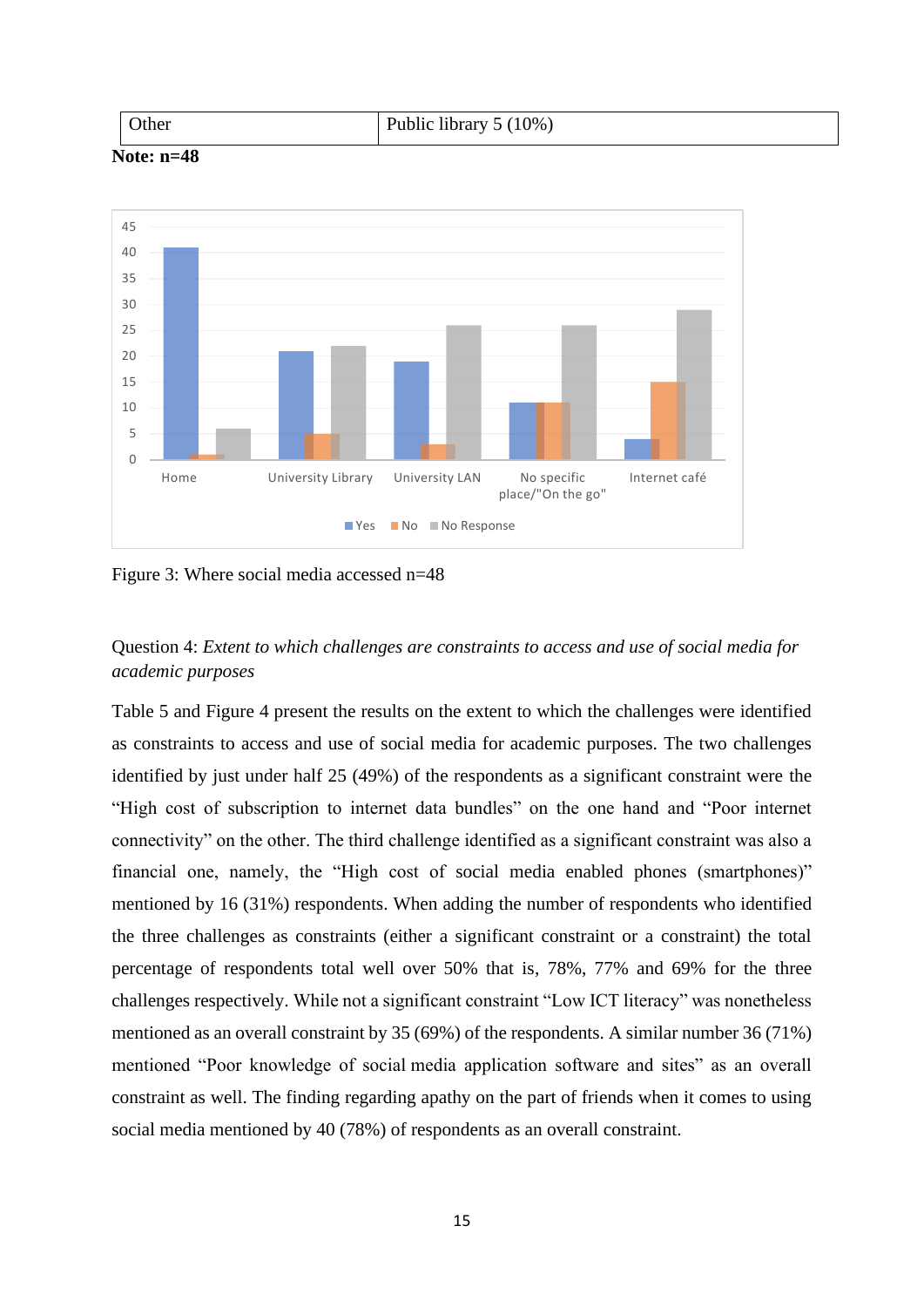Table 5: Extent to which challenges are constraints to the use of social media for academic purposes

| <b>Challenges</b>                          | <b>Significa</b> | Constrai | <b>Minor</b> | Not a      |
|--------------------------------------------|------------------|----------|--------------|------------|
|                                            | nt               | nt       | constraint   | constraint |
|                                            | constrain        |          |              |            |
|                                            | t                |          |              |            |
| High cost of subscription to internet data | 25               | 15(29%)  | 9(18%)       | 2(4%)      |
| bundles                                    | $(49.0\%)$       |          |              |            |
| High cost of social media enabled          | 16(31%)          | 19 (37%) | 10(20%)      | 6(12%)     |
| phones (smartphones)                       |                  |          |              |            |
| Poor internet connectivity                 | 25 (49%)         | 14 (28%) | 9(18%)       | 3(5%)      |
| Low ICT literacy                           | $5(10\%)$        | 17(33%)  | 13 (26%)     | 16(31%)    |
| Low awareness of the social media for      | 8(16%)           | 16(31%)  | 12(24%)      | 15(29%)    |
| academic purposes                          |                  |          |              |            |
| Apathy of friend to communicate            | $10(20\%)$       | 17 (33%) | 13 (26%)     | 11(21%)    |
| academic issues                            |                  |          |              |            |
| Poor knowledge of social media             | 11(22%)          | 10(20%)  | 15 (29%)     | 15(29%)    |
| application software and sites             |                  |          |              |            |
| Other                                      | N/A              |          |              |            |

**Note: n=51**

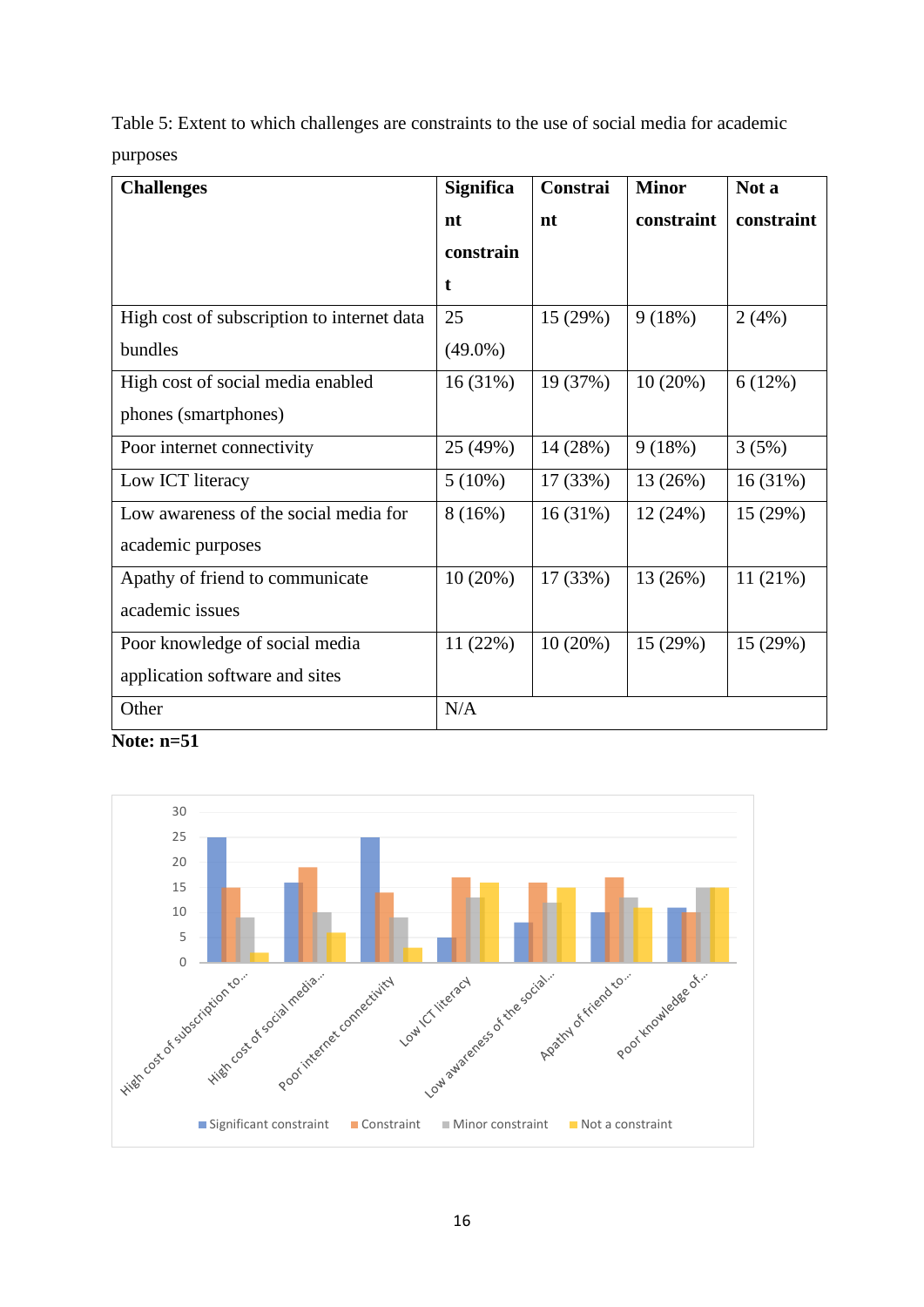#### **Note: n=51**

Figure 4: Extent to which challenges are constraints to the use and access of social media for academic purposes n=51

#### **Discussion**

Findings revealed that majority of students were aware of most of the listed social media. Facebook, Instagram, Zoom, Twitter and WhatsApp were the social media that all 51 (100%) respondents were aware of. The social media that students were least aware of were; MS Teams 24 (47%), followed by Pinterest 22 (43%) and ResearchGate with 11 (22%) respondents. Several factors might be responsible for the awareness (or not) of the various types of social media ranging from the type of communication tool or method used by the students to their level of exposure to information and communication technologies (ICTs). The latter, in particular, could play an important role and would include the extent to which their peers and family members are embracing social media (and which types). In terms of the former, not all phones and tablets, for example, are compatible with all social media. Still, the extent to which this influences students' awareness of them is debatable. Nonetheless, the findings agree with those of Gambo and Özad (2021), who reported that Facebook, Instagram, Zoom, Twitter and WhatsApp have a dominant presence among the majority of the students who participated in their study. As of 2020, Facebook had 1.69 billion users, WhatsApp had 2 billion, Instagram had 855 million, Zoom had 200 million daily participants, and Twitter had 330 million users – numbers pointing to their popularity worldwide. These numbers, no doubt, will also include postgraduate Information Studies students, UKZN.

Other social media not listed but mentioned by 18 (35%) respondents are; TikTok, Telegram, WeChat and Quora. As can be seen in Table 2, Telegram and Quora were the most-mentioned social media not listed. Also mentioned were Sci-Hub, SciFinder, Gmail and Outlook, none of which are social media *per se*. The first two provide access to research literature while the latter two are email programs, and they being mentioned does illustrate some confusion on the part of respondents concerning what social media comprise as well as the difficulty of defining social media as pointed in literature review (Chung, Han and Koo, 2015; Zanamwe, Rupere and Kufandirimbwa, 2013).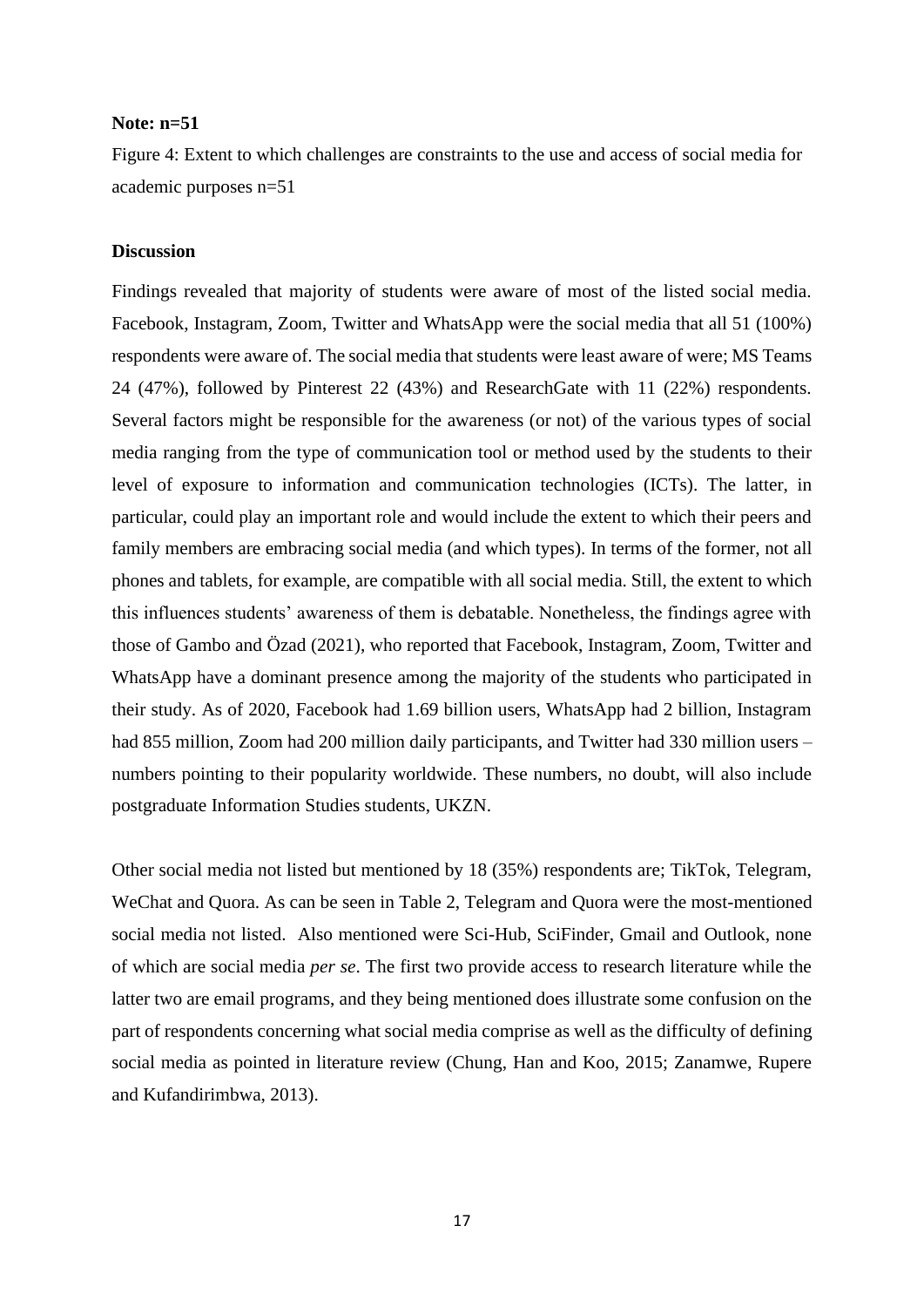As revealed in the findings, the most used "tool" or method to access social media was the smartphone as mentioned by the vast majority, 46 (96%) of the respondents. One can assume that this was largely due to the prevalence of mobile phones with Internet capabilities (smartphones) as made available by different companies at what could be considered an "affordable" cost. This has allowed cash-strapped students to acquire, in the main, Androidbased phones that can access various social media. This finding is consistent with that of Mbodila *et al*. (2014), who, in their study on the effect of social media on students' engagement and collaboration at a South African university, found that most of the students accessed the social media through their mobile/cell phones. A similar finding was made by Shava and Chinyamurindi (2018) in their study of the determinants of social media usage by students in South Africa. Closely following the smartphone were the 42 (88%) respondents who used laptops to access social media. This finding is in line with Sobaih *et al.* (2016), who, in their study on the use of social media in higher education in developing countries, found that laptops and smartphones were the leading tools or methods for accessing social media for academic purposes. At the other extreme, the significantly less used tools or methods to access social media were tablets, as mentioned by a quarter (25%) of the respondents and personal computers mentioned by 19 (40%) respondents.

As regard where the students access social media for academic purposes, findings revealed that most respondents, 41 (85%), accessed social media for academic purposes from their homes. This is in line with Manca and Ranieri (2016), who stated that students prefer to sit in the comfort of their home to connect to online teaching and learning. It is also in line with communication theory, which states that "barriers to physical proximity can be diminished through virtual proximity". Importantly, due to COVID-19, the UKZN campuses were closed for much of 2020, meaning that students had little option but to operate from home, given that the LANs and the library on the PMB campus were not accessible. This would almost certainly have influenced respondents answering this question. Access from home was followed by some distance by the university library and the university LAN mentioned by 21 (44%) and 19 (40%) respondents, respectively. This usage does probably reflect, to some extent, the behaviour of students prior to the closure of the university. What is evident, however, is that, in general, students are making less use of the physical library as library holdings become increasingly digitised (Chawinga, 2017). Also interesting is that 23% of the students mentioned "No specific place/On the go" pointing to the fact that learning can take place anywhere and anytime – students do not need a "fixed" location to access the Internet for learning and studying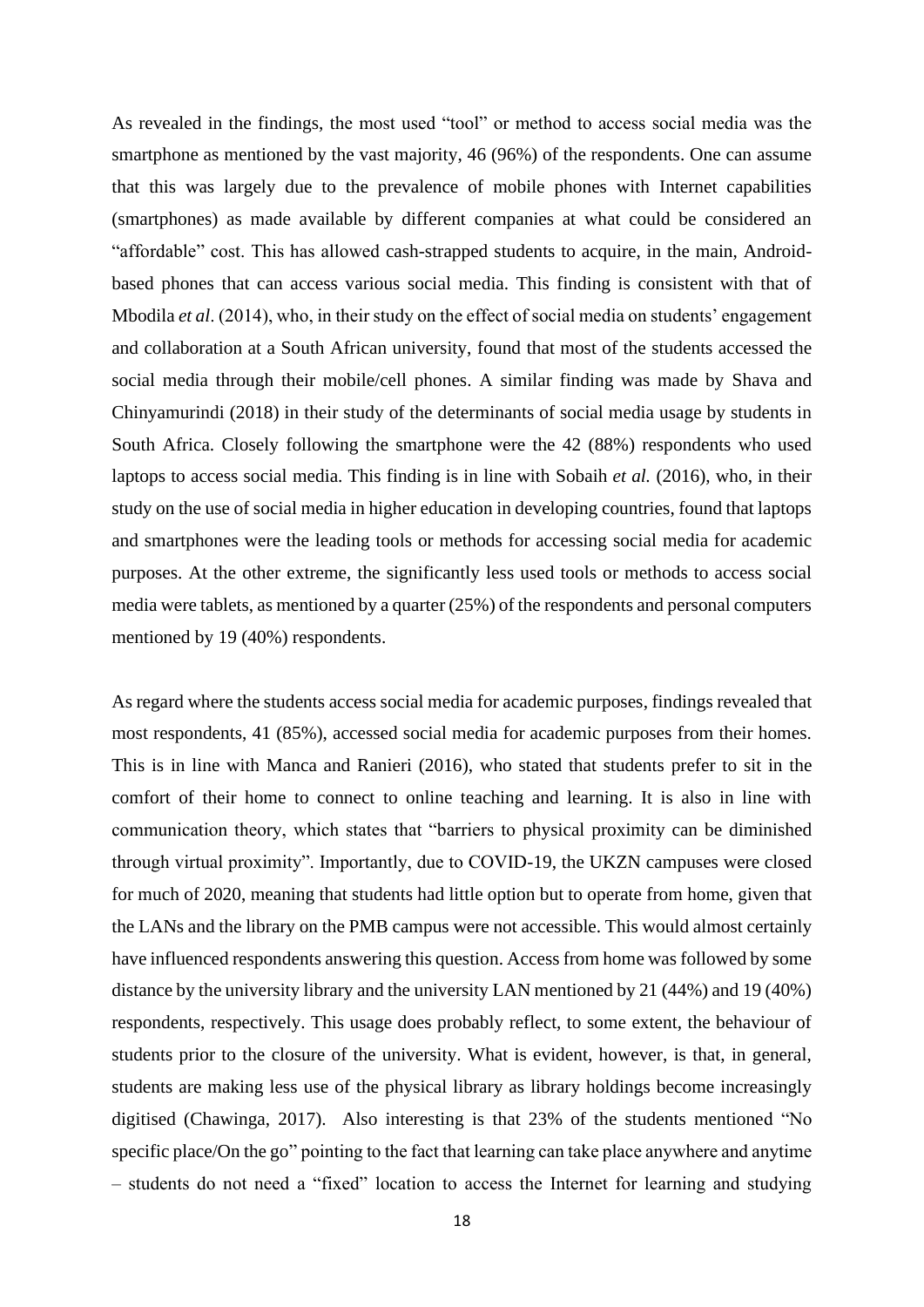purposes. The least used access point was an Internet café, with 4 (8%) respondents indicating this. This lack of usage might well be connected to the cost implications associated with the use of Internet cafés or not having such facilities nearby or available. A place not listed but mentioned under "Other" was the public library – mentioned by 5 (10%) respondents. Most public libraries in South Africa provide free access to the Internet as a basic service.

On the extent to which the challenges were identified as constraints to access and use of social media for academic purposes, findings revealed the two challenges ("High cost of subscription to internet data bundles" and "Poor internet connectivity") as identified by just under half 25 (49%) of the respondents as a significant constraint. The third challenge identified as a significant constraint was also a financial one, namely, the "High cost of social media enabled phones (smartphones)" mentioned by 16 (31%) respondents. When adding the number of respondents who identified the three challenges as constraints (either a significant constraint or a constraint) the total percentage of respondents total well over 50% that is, 78%, 77% and 69% for the three challenges respectively.

The high cost of data is probably the major reason why universities in South Africa took it upon themselves to provide data to students during this era of COVID-19. The need to conduct teaching and learning online and the data usage that this entailed (and the associated cost) on the part of the students was recognised by the institutions and the provision of free data would "cushion" the financial demands being made on the students. As noted above, at the UKZN, the university libraries and LANs were closed for most of the year. There was thus no "free" Internet access as such available to students. While students were given 10 gigabytes of data per month, this was not adequate and despite the Students Representative Council's intervention to have the allocation increased, this amount remained. Students who had used up their allocation before month-end were then required to pay for their Internet access through an Internet Service Provider (ISP) or through data bundles provided by the cellular companies.

The UKZN also provided students subsidised laptops to enable distance learning and that also enabled their use of social media for academic purposes. In line with the findings of this study, Letseka, Letseka and Pitsoe (2018) in their study which investigated the challenges of elearning in South Africa, identified the cost of Internet connectivity and social media enabled phones as significant factors hindering the use of social media by students. While not a significant constraint, "Low ICT literacy" was nonetheless mentioned as an overall constraint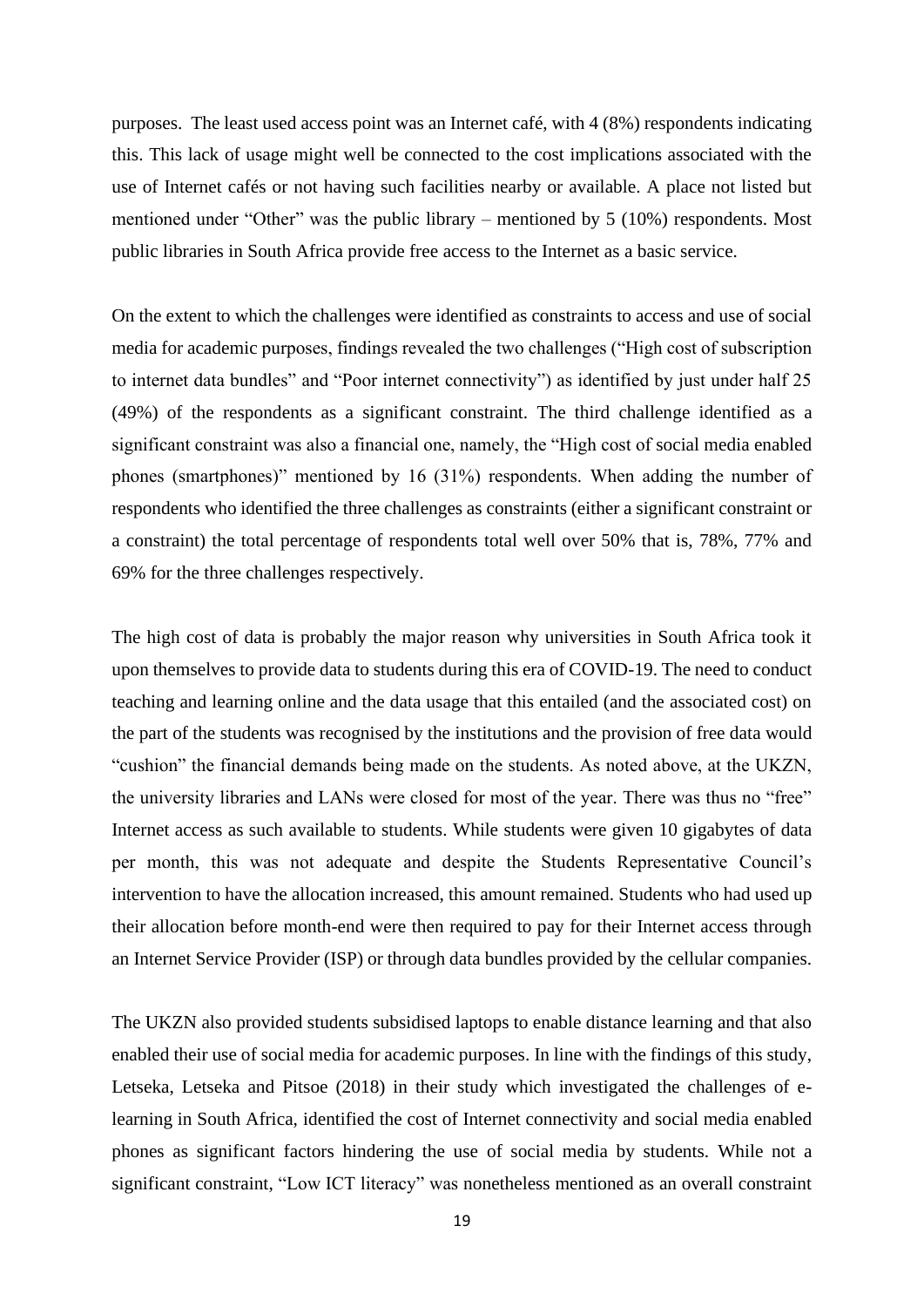by 35 (69%) of the respondents. A similar number 36 (71%) mentioned "Poor knowledge of social media application software and sites" as an overall constraint as well. Both findings are of concern and suggest that there is room for training and awareness-raising regarding ICT literacy and the use of social media on the part of the university and specifically on the part of academic staff and the university library. The finding regarding apathy on the part of friends when it comes to using social media mentioned by 40 (78%) of respondents as an overall constraint also suggests the need for intervention in terms of raising awareness of the benefits of using social media for academic purposes.

#### **Implications of this research**

This study is worthwhile in providing a platform for education stakeholders, particularly university management to resolve the challenges preventing students from using social media for academic purposes, and equally have reasons why social media must be fully adopted in teaching, learning and research activities. This is imperative given that the lockdown imposed globally has not been completely lifted, particularly in South Africa, and teaching, learning and research activities must not be jeopardised because of the restriction in physical contact. In addition, this study would empower students, lecturers and researchers to reconsider their orientation and traditional approaches to teaching and learning as well as research, and instead lay more emphasis on holistic adoption of social media in carrying out their academic activities.

#### **Conclusion and recommendations**

This study addressed the issue of awareness, access and social media challenges encountered by postgraduate students of Information Studies, UKZN during the COVID-19 pandemics. Social media have created a platform of communication that has changed the mode of social interaction significantly during this pandemic. The opportunity to engage in instant messaging, photo sharing, video sharing and document transfer has allowed millions of users to utilise this platform for various purposes. Given this and in light of the main findings as revealed in this study, the following specific conclusions are made:

1. The most used method or "tool" to access social media for academic purposes by a significant majority of the respondents was the smartphone. This was arguably due to its relative affordability (as opposed to laptop computers and PCs).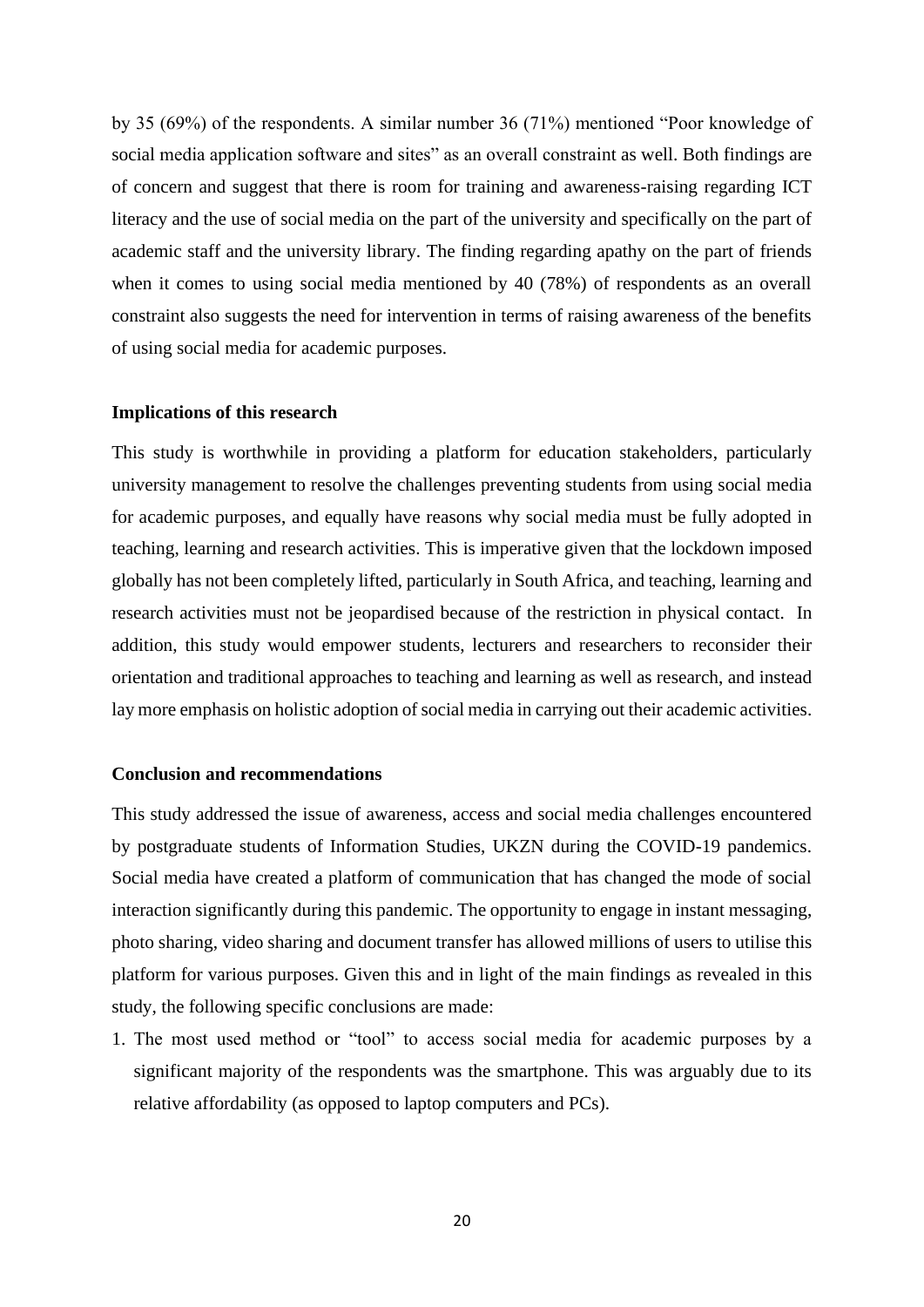- 2. The vast majority of respondents accessed social media for academic purposes from the comfort of their homes. It could also be argued that this was due to the fact that students were not being allowed on campus as a result of COVID-19 restrictions.
- 3. Finally, two of the most mentioned challenges to the use of social media for academic purposes by postgraduate students of Information Studies, UKZN during the COVID-19 pandemics, were finance-related, namely, the "high cost of subscriptions to internet data bundles" and "high cost of social media enabled phones (smartphones)". Poor Internet connectivity was also a factor in social media use as equally mentioned by the respondents.

Based on the findings, it is recommended that the government, in collaboration with the institutions of higher learning, should provide an enabling environment (which includes; provision of laptops with internet data bundles for the students) that will encourage adoption of social media for academic activities. The enabling environment will create room for a seamless adoption of distance learning and teaching approach. This approach will greatly facilitate better quality teaching and learning, and equally help in adherence with COVID-19 protocols. Also, there should be regular training and awareness-raising regarding ICT literacy and use of social media for academic purposes for not only the students but also for members of the academic staff. The training could be spearheaded by the UKZN library staff in particular as part of their user education services. When both students and staff are armed with the knowledge and skills relating to ICT literacy (including social media literacy) and the benefits associated with awareness and access to social media for academic purpose, this will lead to more informed and effective use of social media for academic purposes.

#### **References**

- Abdul Wahid FS., & Sajiharan S (2019) *Impact of social media use on academic performance among university students: special reference with South Eastern University of Sri* Lanka. Available online via [http://ir.lib.seu.ac.lk/bitstream/12345678](http://ir.lib.seu.ac.lk/bitstream/123456789/4275/5/Full%20Paper%20119.pdf) [9/4275/5/Full%20Paper%20119.pdf](http://ir.lib.seu.ac.lk/bitstream/123456789/4275/5/Full%20Paper%20119.pdf)
- Ahmad SA (2014) *Social networking site usage as a tool for social capital and academic adjustment in the Nigerian co1ntext*. In 21st Century Academic Forum Conference Proceedings (pp. 13-31). Boston, MA.
- Akram W & Kumar R (2017) A study on positive and negative effects of social media on society. *International Journal of Computer Sciences and Engineering*, *5(10),* 351-354.
- Al-Bahrani A, Patel D & Sheridan B (2015) Engaging students using social media: The students' perspective. *International Review of Economics Education*, *19,* 36-50.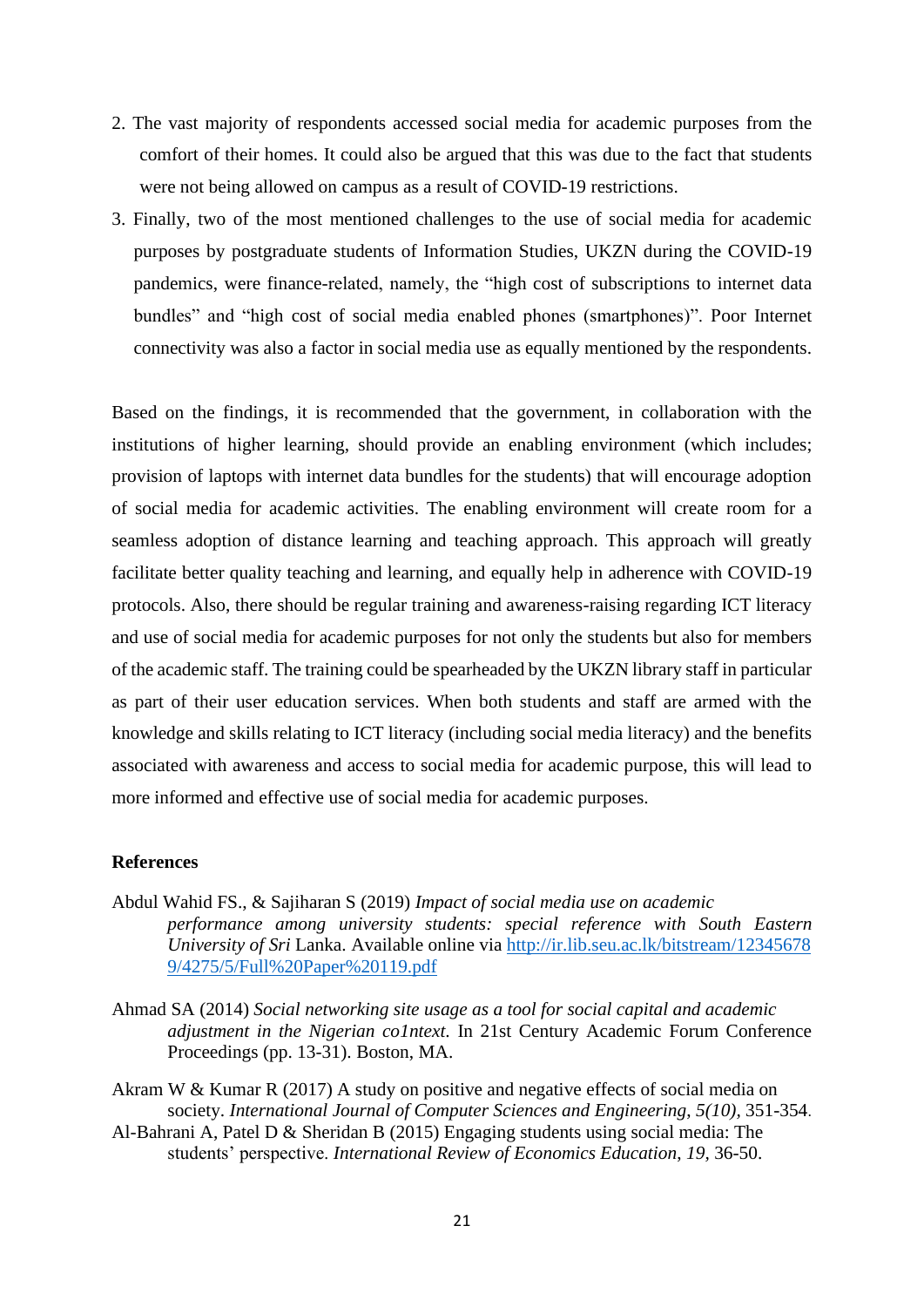- Al-Rahmi W & Othman M (2013) The impact of social media use on academic performance among university students: A pilot study. *Journal of Information Systems Research and Innovation*, *4(12),* 1-10.
- Aria MR & Izadpanah S (2017) The influence of weblog on Iranian intermediate EFL learners; attitude towards writing. *Modern Journal of Language Teaching Methods*, *7(3*), 64.
- Boyd D (2007) Social network sites: Public, private, or what. *Knowledge Tree, 13(1),* 1-7.
- Brooks S (2015) Does personal social media usage affect efficiency and well-being? *Computers in Human Behavior*, *46(1),* 26-37.
- Bryer TA & Zavattaro SM (2011) Social media and public administration: Theoretical dimensions and introduction to the symposium. *Administrative Theory & Praxis*, *33(3),* 325-340.
- Chawinga WD (2017) Taking social media to a university classroom: teaching and learning using Twitter and blogs. *International Journal of Educational Technology in Higher Education*, *14(1),* 1-19.
- Collins A & Halverson R (2018) *Rethinking education in the age of technology: The digital revolution and schooling in America*. New York: Teachers College Press.
- De Kock R & Futcher LA (2016) Mobile device usage in higher education institutions in South Africa. *Information Security for South Africa (ISSA), 3(4),* 27-34.
- Drahošová M. & Balco P (2017) The analysis of advantages and disadvantages of use of social media in European Union. *Procedia Computer Science*, *109,* 1005-1009.
- Ezeani CN & Igwesi U (2012) Using social media for dynamic library service delivery: The Nigeria experience. *Library Philosophy and Practice* (e-journal), *814*, 1-9.
- Gambo S & Özad B (2021) The influence of uncertainty reduction strategy over social network sites preference. *Journal of Theoretical and Applied Electronic Commerce Research*, *16(2),* 116-127.
- Gikas J & Grant MM (2013) Mobile computing devices in higher education: Student perspectives on learning with cellphones, smartphones & social media. *The Internet and Higher Education*, *19,* 18-26.
- Gleason B & Von Gillern S (2018) Digital citizenship with social media: Participatory practices of teaching and learning in secondary education. *Journal of Educational Technology & Society, 21(1),* 200-212.
- Goldstuck A (2012) Internet matters: The quiet engine of the South African economy. *World Wide Worx, 2(36),* 38-50
- Guy R (2012) The use of social media for academic practice: A review of literature. Kentucky *Journal of Higher Education Policy and Practice*, *1(2),* 7-19.

Harerimana A & Mtshali NG (2018) Internet usage among undergraduate nursing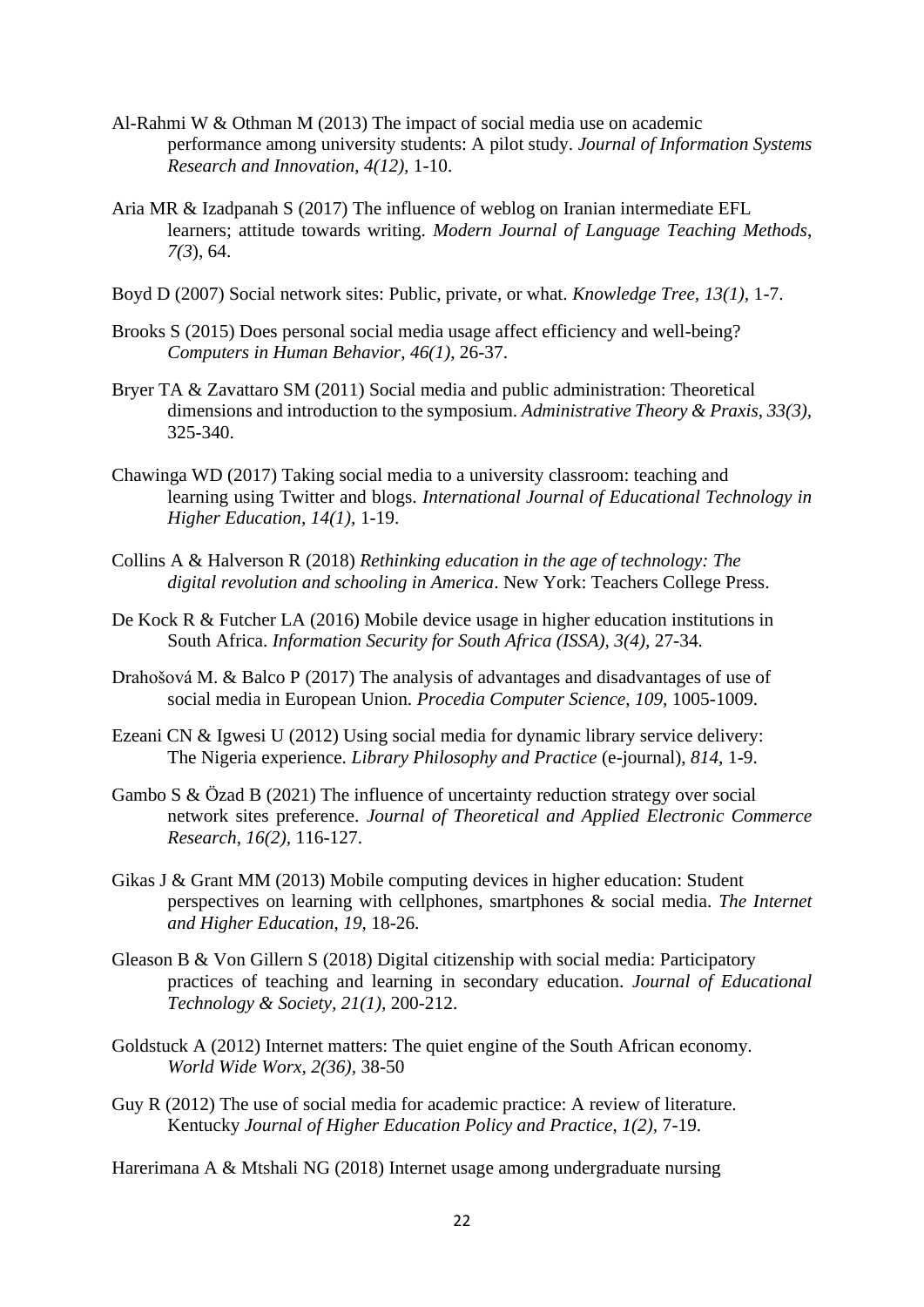students: A case study of a selected university in South Africa. *Journal of Nursing Education and Practice*, *8(8),* 75-96.

- Heinrichs JH, Lim JS & Lim KS (2011) Influence of social networking site and user access method on social media evaluation. *Journal of Consumer Behaviour*, *10(6),* 347- 355.
- Hettiarachchi HAH (2014) I*mpact of social networking on academic engagement and performance: a literature review.* Conference: undergraduate symposium on contemporary management and theory (USCMT) at University of Kelaniya, Vol.1. Retrieved from [https://researchgate.net/publication/318542124.Impact\\_of\\_Social\\_Net](https://researchgate.net/publication/318542124.Impact_of_Social_Networking_on_academic%3cengagement_and_Performance_A_Liiterature) working on academic<engagement and Performance A Liiterature
- Holmberg K & Thelwall M (2014) Disciplinary differences in Twitter scholarly communication. *Scientometrics, 101(2),* 1027-1042
- Hwang GJ, Lai CL & Wang SY (2015) Seamless flipped learning: A mobile technology-enhanced flipped classroom with effective learning strategies. *Journal of Computers in Education, 2(4),* 449-473.
- Jain P (2014) Application of social media in marketing library & information services: A global perspective*. International Journal of Academic Research and Reflection*, *2(2),* 25-46.
- Kaplan A M & Haenlein M (2010) Users of the world, unite! The challenges and opportunities of social media. *Business Horizons*, 53(1), 59-68.
- Karlson AK, Iqbal ST, Meyers B, Ramos G, Lee K & Tang JC (2010) Mobile taskflow in context: a screenshot study of smartphone usage. *In Proceedings of the SIGCHI Conference on Human Factors in Computing Systems* pp. 2009-2018.
- Ketonen-Oksi, S., Jussila, J. J., & Kärkkäinen, H. (2016). Social media based value creation and business models. *Industrial Management & Data Systems*. DOI: 10.1108/IMDS-05-2015-0199.
- Khan, M. L. (2017). Social media engagement: What motivates user participation and consumption on YouTube? *Computers in Human Behavior, 66(2),* 236-247.
- Kircaburun, K., Alhabash, S., Tosuntaş, Ş. B., & Griffiths, M. D. (2020). Uses and gratifications of problematic social media use among university students: A simultaneous examination of the big five of personality traits, social media platforms, and social media use motives. *International Journal of Mental Health and Addiction*, *18(3),* 525-547.
- Lembani, R., Gunter, A., Breines, M., & Dalu, M. T. B. (2020). The same course, different access: the digital divide between urban and rural distance education students in South Africa. *Journal of Geography in Higher Education*, *44(1),* 70-84.
- Lester, J., & Perini, M. (2010). Potential of social networking sites for distance education student engagement. *New Directions for Community Colleges*, (150), 67-77.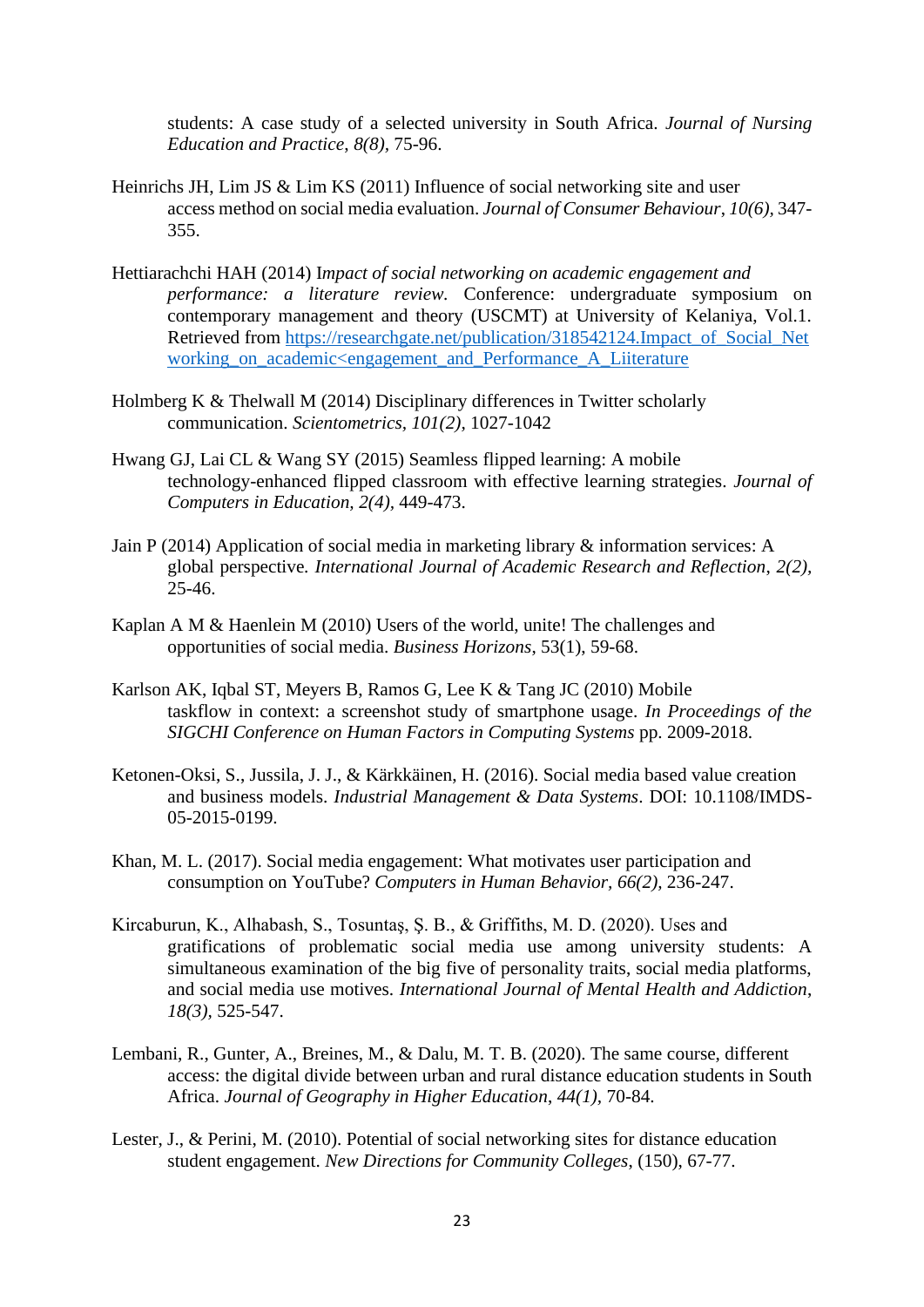- Letseka, M., Letseka, M. M., & Pitsoe, V. (2018). The challenges of e-learning in South Africa. *Trends in E-learning*, *2(3),* 121-138.
- Manca, S., & Ranieri, M. (2016). Facebook and the others. Potentials and obstacles of social media for teaching in higher education. *Computers & Education*, *95(3),* 216-230.
- Mbodila, M., Ndebele, C., & Muhandji, K. (2014). The effect of social media on student's engagement and collaboration in higher education: A case study of the use of Facebook at a South African university. *Journal of Communication, 5(2),* 115-125.
- Mohammed, S. and Suleiman, H., 2013. Knowledge and utilization of social media by students of Nuhu Bamalli Polytechnic, Zaria, Nigeria. *The Nigerian Journal of Communication, 2(1), 99-117*.
- Murire, O. T., & Cilliers, L. (2017). Social media adoption among lecturers at a traditional university in Eastern Cape Province of South Africa. *South African Journal of Information Management*, *19(1),* 1-6.
- Ng'ambi, D., Brown, C., Bozalek, V., Gachago, D., & Wood, D. (2016). Technology enhanced teaching and learning in South African higher education – A rearview of a 20 year journey. *British Journal of Educational Technology, 47(5),* 843-858.
- Obar, J. A., & Wildman, S. S. (2015). Social media definition and the governance challenge: An introduction to the special issue. *Telecommunications Policy*, *39(9),* 745-750.
- Oeldorf-Hirsch, A., & Sundar, S. S. (2016). Social and technological motivations for online photo sharing. *Journal of Broadcasting & Electronic Media*, *60(4),* 624-642.
- Omaggio, N. F., Baker, M. J., & Conway, L. J. (2018). Have you ever googled a patient or been friended by a patient? Social media intersects the practice of genetic counseling. *Journal of Genetic Counselling,* 27(2), 481-492.
- Park, J. H. (2010). Differences among university students and faculties in social networking site perception and use. *Electronic Library*. DOI 10.1108/02640471011051990.
- Parmar, J. M., & Desai, M. D. (2018). Internet use among postgraduate students with reference to type of faculty. *Indian Journal of Community Psychology*, *14(2),* 402- 411.
- Pindayi, B. (2017). Social media uses and effects: The case of Whatsapp in Africa. In Impacts of the media on African socio-economic development (pp. 34-51). IGI Global.
- Rutherford, C. (2010). Using online social media to support preservice student engagement. *MERLOT Journal of Online Learning and Teaching*, *6(4),* 703-711.
- Saleh, E. (2020). Using e-Learning platform for enhancing teaching and learning in the field of social work at Sultan Qaboos University, Oman. In E-Learning and Digital Education in the Twenty-First Century-Challenges and Prospects. *IntechOpen.* DOI: 10.5772/intechopen.94301
- Sanusi, B. O., Omowale, A., & Kayode, O. J. (2014). Adapting social media for formal learning in Nigeria: Challenges and prospects. *Arabian Journal of Business and Management Review*, *3(9),* 22-48.